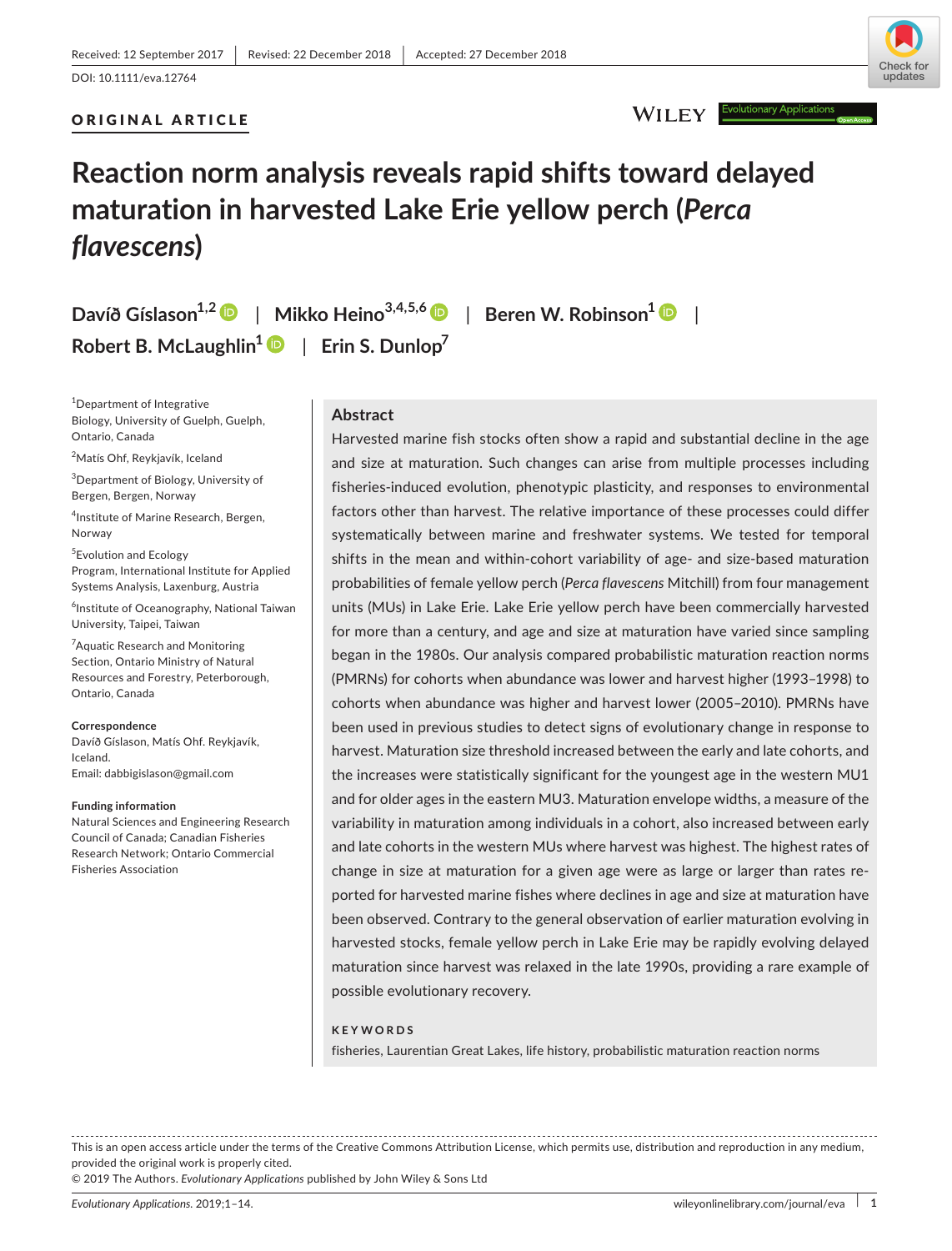# **1** | **INTRODUCTION**

Changes in the life histories of commercially harvested fish popula‐ tions can influence recruitment, population dynamics, and yield (Law & Grey, 1989). Maturation traits, such as age and size at maturation, have declined in many commercially harvested stocks of marine fish (Devine, Wright, Pardoe, & Heino, 2012; Heino, Díaz Pauli, & Dieckmann, 2015; Jørgensen et al., 2007; Sharpe & Hendry, 2009) and in some freshwater fish stocks (Dunlop, Shuter, & Dieckmann, 2007; Feiner et al., 2015). Earlier maturation at smaller size is an im‐ portant change because, by reducing fecundity, it can decrease pop‐ ulation productivity and yield (Dunlop, Eikeset, & Stenseth, 2015; Eikeset, Richter, Dunlop, Dieckmann, & Stenseth, 2013; Kuparinen, Stenseth, & Hutchings, 2014; Law & Grey, 1989). Sudden large de‐ clines in age at maturation may also signal an impending population collapse (Olsen et al., 2004; Trippel, 1995), underscoring the impor‐ tance of monitoring maturation dynamics and understanding their drivers.

Harvest can influence age and size at maturation in wild popu‐ lations through at least three mechanisms whose effects on maturation may require different management responses. First, a strong harvest that lowers density sufficiently to reduce intraspecific juvenile resource competition can enhance juvenile growth rate permitting earlier maturation at smaller size (Trippel, 1995). Plastic developmental responses to reduced juvenile density over genera‐ tions should rapidly reverse as fish density increases. Second, strong size-selective harvest that removes larger and older individuals will skew the population age- and size-structure toward juveniles (Jørgensen et al., 2007). These demographic changes should also be quickly reversible by reducing the intensity or size selectivity of harvest. Third, strong persistent harvest of a population containing additive genetic variation in maturation tendency may generate an evolutionary response toward earlier age and smaller size at matu‐ ration (Grift, Rijnsdorp, Barot, Heino, & Dieckmann, 2003; Heino & Dieckmann, 2008; Heino, Dieckmann, & Godo, 2002; Law & Grey, 1989; Rijnsdorp, 1993). The reversibility of fisheries-induced evolution (FIE) of maturation depends on the additive genetic variation remaining after harvest ceases and on other sources of selection acting on maturation (Dunlop, Enberg, Jørgensen, & Heino, 2009; Kuparinen & Hutchings, 2012). Plastic developmental, demographic and evolutionary effects on maturation in response to harvest are not mutually exclusive, and delineating their effects is challenging but important because of their management consequences (Heino & Godø, 2002).

Probabilistic maturation reaction norms (PMRNs) are used to as‐ sess the potential for evolutionary responses in maturation over time within a population by statistically accounting for common effects of variation in growth and demographic structure on age and size at maturation (Barot, Heino, O'Brien, & Dieckmann, 2004; Heino et al., 2015; Heino & Dieckmann, 2008). PMRNs express the mean prob‐ ability that an immature individual that has survived and grown to a given age and size will mature at a future time (Heino, Dieckmann, & Godø, 2002). Earlier or later maturation are, respectively, revealed

by downward or upward shifts in the age‐specific lengths at 50% maturation probability (Lp50) as the underlying factors that regulate the probability of maturation change over generations in a popula‐ tion (Heino & Dieckmann, 2008; Kuparinen & Merilä, 2007). PMRNs can shift as a result of genetic changes in size or age at maturation in a population, but might also shift as a result of phenotypic plasticity in other unmeasured factors that generate correlated maturation responses (Kraak, 2007).

Many marine fish populations under persistent harvest exhibit reduced age and size at maturation in addition to declining abun‐ dance over time (Devine et al., 2012; Heino et al., 2015; Sharpe & Hendry, 2009; Trippel, 1995). By comparison, changes in age and size at maturation in freshwater populations have been investigated less frequently (Dunlop et al., 2007; Dunlop, Shuter, & Ridgway, 2005; Feiner et al., 2015; Haugen & Vøllestad, 2001; Kokkonen, Vainikka, & Heikinheimo, 2015; Wang, Höök, Ebener, Mohr, & Schneeberger, 2008). Whether freshwater fish stocks would generally differ from marine stocks in their responses to harvest remains uncertain, given potential differences between fisheries (e.g., gear, fishers behavior, market forces), management approaches (e.g., stocking), data avail‐ ability (e.g., length of time series), stock characteristics (e.g., pop‐ ulation size, gene flow), and environmental variation (e.g., due to eutrophication and invasive species). For example, many freshwater systems have been intensively stocked with fish, have undergone substantial changes due to invasive species, and have experienced significant nutrient inputs from human development and agriculture, all of which could interact with or mask underlying evolutionary re‐ sponses due to harvest (Dunlop, Feiner, & Höök, 2018). In addition, freshwater fish populations are typically much smaller than commer‐ cially important marine populations and less subject to immigration because of reduced connectivity among lake populations, which could alter additive genetic variation. Lastly, the smaller geographic scale of spatially isolated lakes increases the likelihood that stochas‐ tic environmental effects might favor greater plasticity in maturation, especially in temperate lakes with strong seasonal ecological effects. All of these factors could influence evolutionary and management responses to harvest in ways that differ from marine systems where some of the most prominent examples of fisheries-induced evolution have arisen (Mollet, Kraak, & Rijnsdorp, 2007; Olsen et al., 2005; van Walraven, Mollet, van Damme, & Rijnsdorp, 2010).

One of the largest freshwater fisheries in the world is for yel‐ low perch (*Perca flavescens* (Mitchill)) in Lake Erie, North America (Poste, Hecky, & Guildford, 2011), which provides a unique and valu‐ able opportunity to examine the effects of harvest on maturation in a freshwater fish. Yellow perch have been harvested commer‐ cially and recreationally here for over a century (Brenden, Brown, Ebener, Reid, & Newcomb, 2013), and over this time, the intensity of harvest and abundance have varied considerably. For example, the proportion of the population harvested annually (annual ex‐ ploitation rate or harvest proportion;  $\mu$ ) has been as high as 0.6 since 1975 (Baldwin, Saalfeld, Dochoda, Buettner, & Eshenroder, 2009; Belore et al., 2016). Yellow perch have a life history characterized by medium body size, high fecundity, high juvenile mortality, and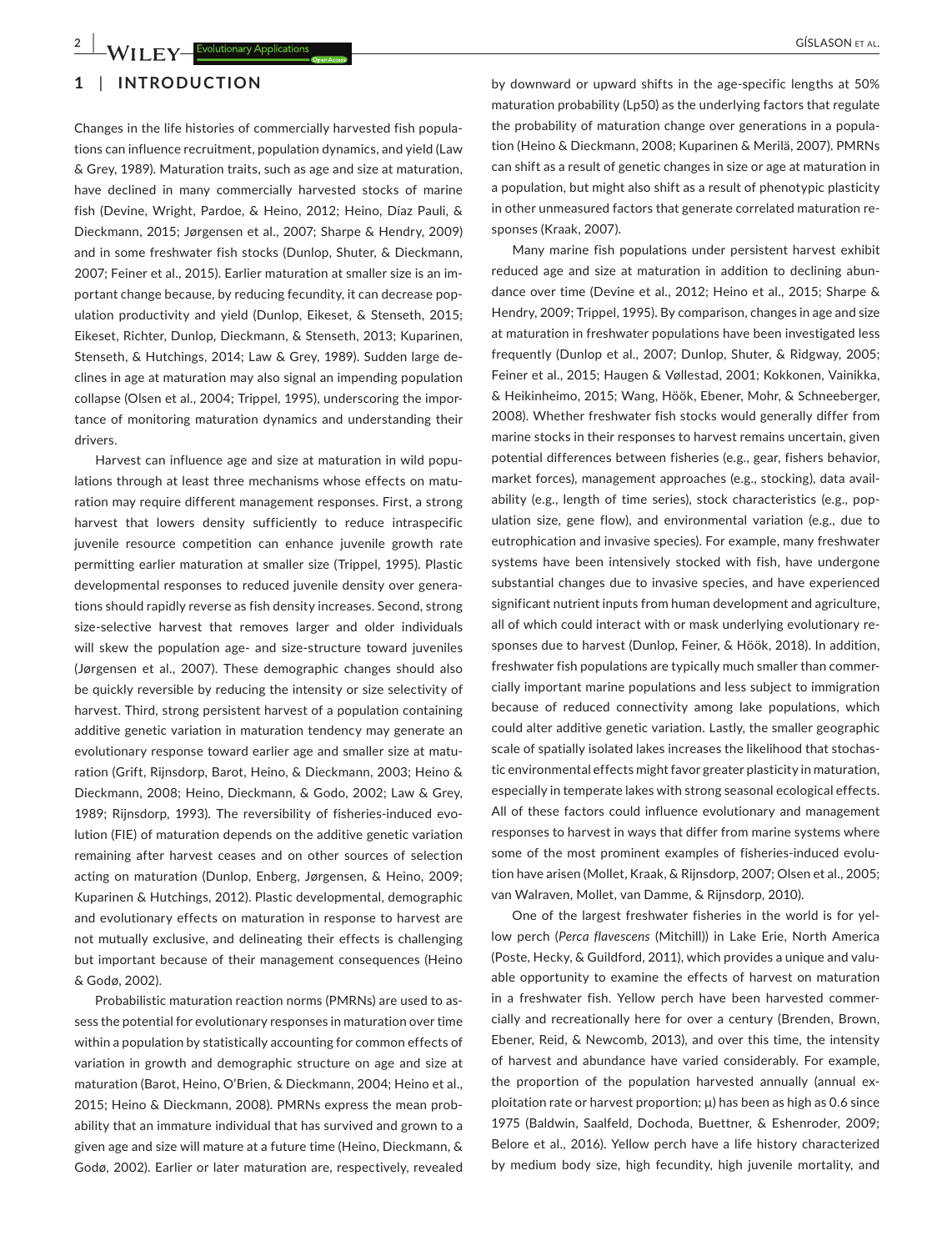considerable variability in cohort strength, similar to many marine fishes (Winemiller & Rose, 1992). Earlier analyses of PMRNs within and among yellow perch populations of the Great Lakes from 1975 to 2010 suggested that persistent harvest of Lake Erie yellow perch might have contributed to earlier maturation, while reductions in harvest of yellow perch in Lakes Huron and Michigan might have al‐ lowed recovery of delayed maturation (Feiner et al., 2015). However, this previous research aggregated maturation data over a 10‐year period due to sample size limitations, whereas recent work indicated that annual mean maturation varied dramatically at scales below a decade and this could not be attributed to plastic developmental re‐ sponses to harvest-induced density- and growth-dependent effects on maturation schedules (Gíslason, McLaughlin, Robinson, Cook, & Dunlop, 2017). For example, mean length and age at 50% maturity varied from 15.0 to almost 18.5 cm, and from 1.5 to 3 years of age, over an 9‐year period (1996–2004). Feiner et al. (2015) were also unable to consider the probability of maturation at age 2, the earliest age at which yellow perch mature, due to lack of data. In this study, we were able to expand the earlier analysis by Feiner et al. by including additional agency data. This allowed us to reduce the degree of data aggregation from 10 to 6 years, include age 2 fish, and separate the data spatially to compare maturation trends among management units within Lake Erie where harvest intensity has varied and yellow perch display evidence of genetic differentiation (Sepulveda‐Villet, Stepien, & Vinebrooke, 2011; Sullivan & Stepien, 2015).

Lake Erie's shallow depth and high nutrient input drive excep‐ tional productivity that supports the large commercial fishery. The lake consists of three basins that create a gradient in nutrient loading, productivity, and water depth. The mesotrophic western basin is the shallowest (mean depth 7.5 m, max. depth 19 m), the oligomesotrophic central basin has intermediate depth (mean 18.3 m, max. 25 m), and the oligomesotrophic eastern basin is deepest (mean 24 m, max. 64 m; Allinger & Reavie, 2013). The yellow perch fishery in Lake Erie is managed under a bi‐national agreement between Canada and the United States that recognizes four geographic management units (MU1–MU4 from west to east; the middle basin includes MU2 and MU3, Figure 1) based on their unique biota, hydrological properties, and evidence of persistent population genetic differentiation in yellow perch and other fishes across the MUs (Sepulveda‐Villet et al., 2011; Sullivan & Stepien, 2015). Population abundance and catch decline from west to east (Figure 2). Since 1975, the total commercial catch of yellow perch has been highest in MU2, followed by MU1, MU3, and lowest in MU4 (Belore et al., 2014). The Ontario commer‐ cial yellow perch fishery has been managed at the MU scale by an Individual Transferrable Quota system (ITQ) since 1984 (Brenden et al., 2013).

We used the spatial structure of the Lake Erie management units and 21 years of data on life history and harvest to investigate whether PMRNs for female yellow perch have changed over time in response to spatial and temporal variation in harvest intensity. We estimated PMRNs at a historic and more recent time period in each MU and compared these to examine three possible changes in age and length at maturation that could reveal insights into the influence

of harvest on maturation schedule. First, we tested if the PMRN mid‐ points (the estimated relationship between Lp50 and age) for a set of six cohorts born from 2005 to 2010 (late cohort set), a period when harvest was low and abundance was high, differed from the PMRN midpoints from a set of six cohorts born from 1993 to 1998 (early cohort set), a period when harvest was high and abundance was low. Second, we tested whether the envelope width of the PMRN changed between the early and late cohort sets. The width of the PMRN is expressed as the distance between mean lengths at 25% and 75% probability of maturation for a given cohort. That width characterizes genetic variation in maturation reaction norm midpoints among individuals (Heino & Dieckmann, 2008) and envi‐ ronmental variance generated by factors other than growth (Olsen et al., 2004). Strong selection on size could reduce additive genetic variance in maturation and therefore reduce the PMRN envelope width. Consistent temporal changes in PMRN midpoints and envelope width would suggest that maturation had evolved and that variation influencing the opportunity for and response to selection had changed in the population, providing insights into whether harvest has been an important source of selection on maturation in yellow perch. Third, we compared standardized measures of phenotypic change in Lake Erie yellow perch with measures for harvested ma‐ rine fishes to evaluate whether maturation responses to harvest in this large freshwater fishery were similar in magnitude to responses reported for harvested marine fishes.

# **2** | **METHODS**

For our analyses, we treated the four yellow perch MUs as statisti‐ cally independent units, even though the spatial population struc‐ ture of yellow perch in Lake Erie remains unresolved. We took this approach for five reasons. First, current information about the spatial structure of physical and chemical conditions, and about the population differentiation of yellow perch in Lake Erie, sup‐ ports the use of separate management units. Second, stock assessments and harvest have been uniquely determined for and regulated at the MU scale since 1984 (Figure 2). Third, estimating PMRNs for each MU provides an opportunity to directly compare changes in PMRN characteristics and variation in harvest among MUs. Fourth, aggregating maturation data across the four MUs could limit our ability to distinguish the effects of changing har‐ vest over time from the confounding effects of other temporal factors that might influence yellow perch maturation in Lake Erie. For an analysis of data aggregated across MUs, there is no unhar‐ vested population available to serve as a reference over the same interval. Fifth, conclusions obtained when aggregating data across the entire lake could be unreliable, due to bias that could arise because yellow perch abundance (Figure 2) and numbers of yellow perch sampled in index surveys are greater for the western MUs than for the eastern MUs. Analyzing the MUs separately could have one potentially important drawback. If no temporal change in PMRN features is observed among the MUs, we will not be able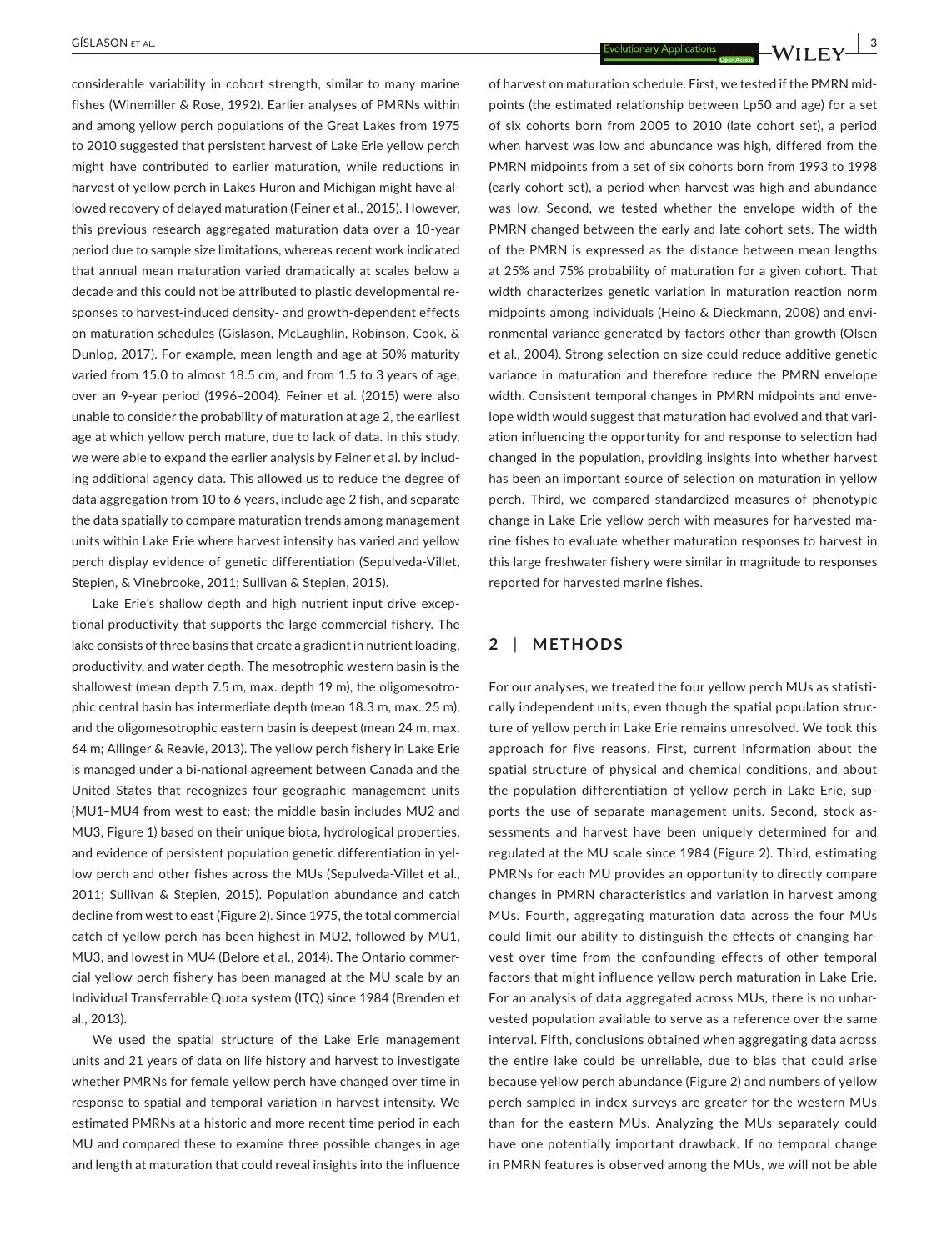

FIGURE 1 Map of Lake Erie showing the four management units (MUs) for yellow perch numbered from west to east. The black square in the upper left insert shows the location of the Laurentian Great Lakes in North America (composed in R 3.0.2 using maps)

to distinguish whether harvest effects are absent or whether the population structure is more homogeneous than expected.

Our analyses were completed using spatially and temporally ref‐ erenced data on age, length, sex, and maturation status (mature/im‐ mature) of individual Lake Erie yellow perch from cohorts born from 1991 to 2010. In Lake Erie, female yellow perch have a mean gen‐ eration time of 4.0 years but can mature from ages 2 to 4 years and live to 14 years. We only analyzed females because changes in their maturation schedule are expected to more strongly affect popula‐ tion dynamics due to size‐dependent fecundity than that of males. Data were obtained from the Lake Erie partnership index fisheries survey database maintained by the Lake Erie Management Unit of the Ontario Ministry of Natural Resources and Forestry (OMNRF). The database was created through a partnership between OMNRF and the Ontario Commercial Fisheries Association to assist with stock assessment and management. Survey data were collected using fisheries‐independent fall gill net surveys in the Canadian waters of Lake Erie (employing monofilament nets composed of 25 panels of 14 stretched mesh sizes: 32, 38, 44, 51, 57, 64, 70, 76, 89, 102, 114, 127, 140, and 152 mm: OMNRF & OCFA, 2016). From 1991 to 2010, the number of gangs fished annually varied from 58 to 144 (mean = 125) and covered all four MUs. The full‐size ranges of age 2 and older yellow perch were sampled, but only the larger size ranges of age 1 individuals were likely sampled (A. Cook, OMNRF, Wheatley, ON, Canada, personal communication).

Our tests of possible changes in age and length at maturation en‐ tailed comparisons of cohort sets from 1993 to 1998 and from 2005 to 2010. These two sets were selected for comparison because they provided the greatest feasible time contrast and the greatest statis‐ tical power to detect possible evolutionary changes within the time series data available. In addition, these two sets contrasted an early period when abundance was lower and harvest higher with a later period when abundance was higher and harvest lower. Combining six cohorts within each set was the minimum required to ensure ad‐ equate sample sizes to estimate PMRNs (Table 1). The early cohort set began at 1993, rather than 1991, because the method used to es‐ timate PMRNs (outlined below) requires maturation data on cohorts preceding the focal cohorts.

Probabilistic maturation reaction norms represent probabili‐ ties of maturing in a future specified interval as a function of age and size for specific cohorts or combined sets of cohorts of indi‐ viduals. We estimated PMRNs using the demographic estimation method of Barot et al. (2004) because it was not possible to iden‐ tify individuals spawning for the first time with the available data (Heino & Dieckmann, 2008). PMRNs were estimated for each MU separately and for each time period or cohort as described below (sample sizes in Table 1). We characterized the PMRN using age‐ specific estimates of mean length with 50% probability to mature in the next year (Lp50) and the 25% to 75% maturation envelope width based on age‐specific estimates of Lp25 and Lp75. A value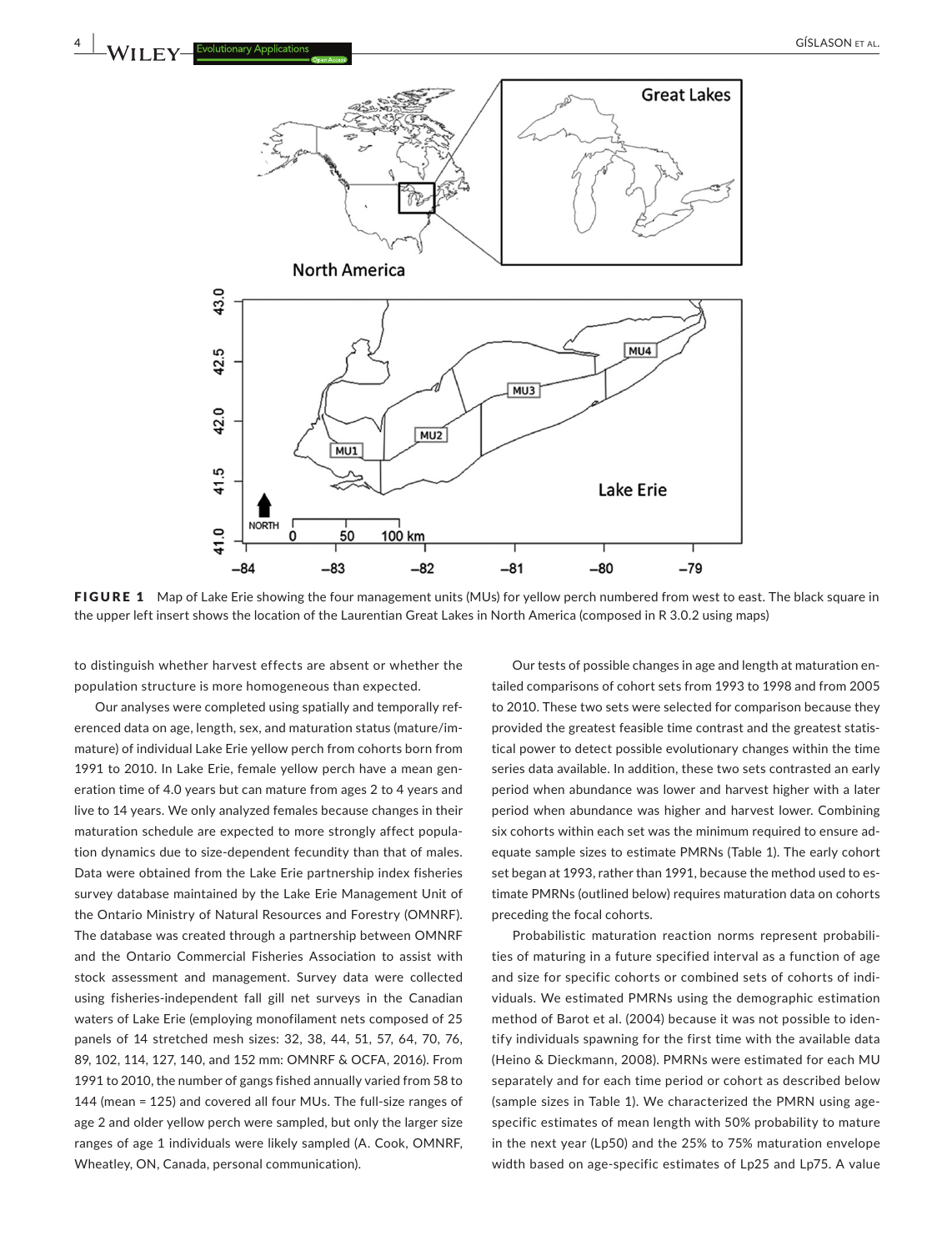

FIGURE 2 Population biomass and the proportion of biomass harvested (exploitation rate) of yellow perch in Lake Erie management units (MUs) from 1975 to 2012 (Belore et al., 2014). The gray filled area shows the biomass of age 2 and older fish and the exploitation rate is shown as a black line. Light gray columns show the contrasted early (1993–1998) and late (2005–2010) cohort sets each consisting of six sequential cohorts that were combined within the set to estimate a probabilistic maturation reaction norm

of one was added to age because female yellow perch were sam‐ pled in the fall prior to spring spawning (Feiner et al., 2015); size was not adjusted because no growth is expected between the fall and the spring spawning (Farmer, Marschall, Dabrowski, & Ludsin, 2015).

Probabilistic maturation reaction norms were estimated as:

$$
m(a,s) = \frac{o(a,s) - o(a-1,s - \Delta s(a))}{1 - o(a-1,s - \Delta s(a))}
$$
\n(1)

where *m*(*a*,*s*) is the probability of an individual maturing at age *a* and size *s*, ∆*s* is the change in size (total length) from age *a*−1 to *a,* and *o*(*a,s*) is the proportion of mature individuals at a given age and size (the maturity ogive).

Calculation of the PMRNs (Equation 1) required statistical es‐ timates of the growth increments ( $\Delta s$ <sub>a</sub>) and age-specific maturity ogives ( $o(a,s)$ ) from two immediately preceding cohorts. Age- and cohort-specific growth increments were estimated by predicting average length at age using a linear growth model relating length as the dependent variable with both age and cohort as factors:

$$
length \sim age + cohort \tag{2}
$$

Maturity ogives, a curve representing the proportion of mature fish by age or size, were estimated using logistic regression. A set of logistic models was first created that related the proportions of mature (*o*) and immature (1−*o*) individuals as the dependent variable with combinations of age, size, cohort, and their first order interactions as the maximal model. The best model was then chosen based on Akaike's information criterion (AIC; Table 2).

After selecting the equations for  $\Delta s$ <sub>a</sub> and *o*(*a*,*s*), PMRNs were estimated separately for each cohort and age from 2 to 5 (Equation 1). Bootstrapping was used to generate approximate 95% confidence intervals for cohort- and age-specific PMRN midpoint values (1,000 bootstrap samples from each estimate). The PMRN midpoints for the six early and the six late cohorts in each MU were estimated by combining the specified cohorts and bootstrapping with replacement within each combined cohort set. In all cases, bootstrap sampling chose individuals at random with replacement from the specified cohort and age so that the final bootstrapped sample size was the same as the original sample. The maturity ogive, growth, and PMRN were all estimated from the resampled data. Confidence intervals were derived as 2.5% and 97.5% quantiles of the resulting distributions of PMRN midpoints.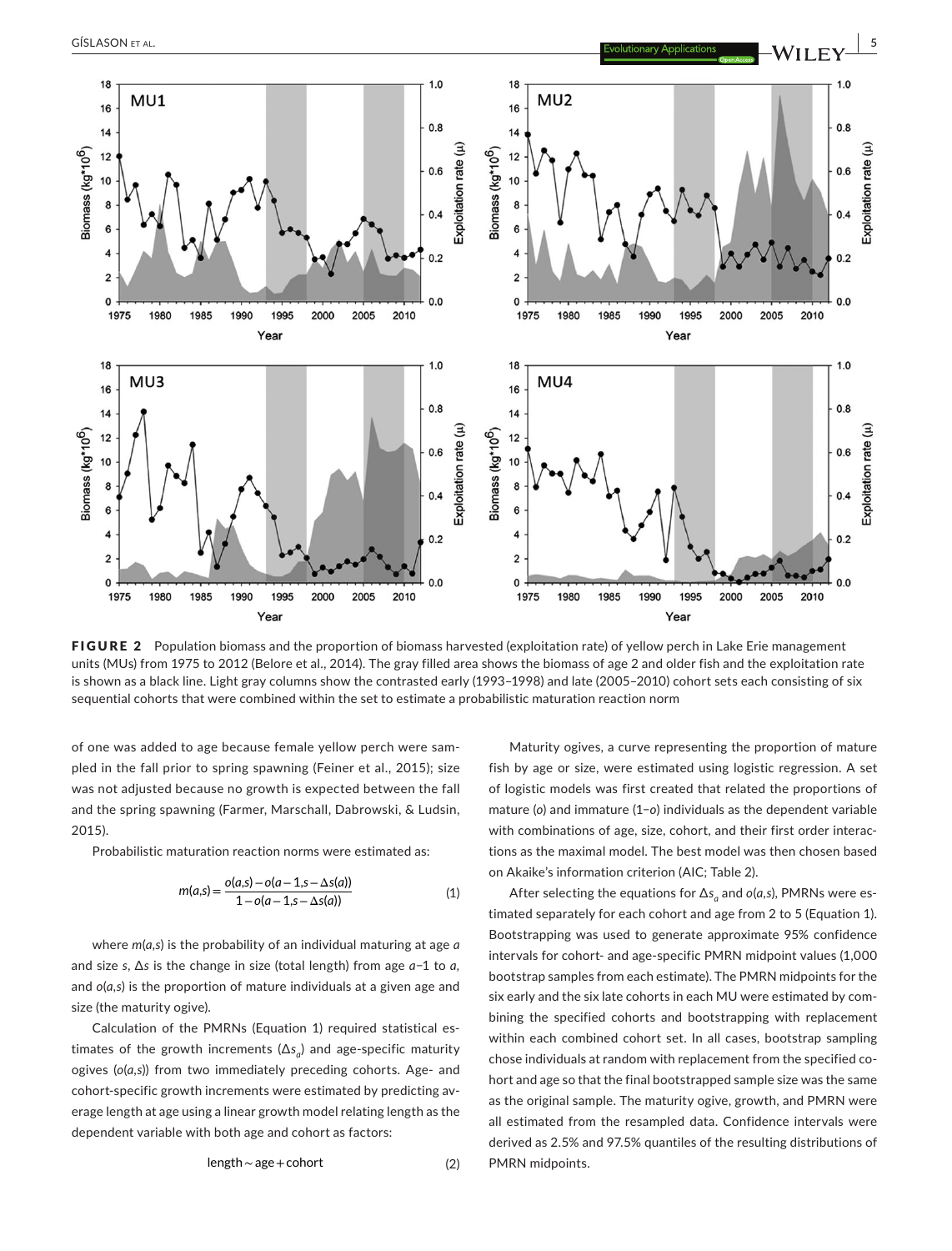|                                          | Age 2 | Age 3          |     | Age 4 |               | Age 5 |                |       |
|------------------------------------------|-------|----------------|-----|-------|---------------|-------|----------------|-------|
| <b>Cohort year</b>                       | ı     | M              | ı   | M     |               | M     |                | M     |
| Individual management units-time periods |       |                |     |       |               |       |                |       |
| MU 1, 1993-1998                          | 824   | 51             | 278 | 1.046 | 77            | 694   | 12             | 340   |
| MU 1, 2005-2010                          | 295   | $\overline{4}$ | 47  | 23    | 6             | 29    | $\Omega$       | 9     |
| MU 2.1993-1998                           | 817   | 174            | 182 | 2.047 | 12            | 1.199 | $\mathbf{1}$   | 545   |
| MU 2, 2005-2010                          | 176   | 6              | 60  | 99    | $\mathcal{P}$ | 242   | $\Omega$       | 135   |
| MU 3, 1993-1998                          | 269   | 28             | 234 | 1,417 | 46            | 1,740 | 12             | 1,075 |
| MU 3, 2005-2010                          | 203   | 11             | 207 | 127   | 36            | 197   | 6              | 234   |
| MU 4, 1993-1998                          | 102   | 12             | 88  | 329   | 15            | 526   | $\overline{7}$ | 414   |
| MU 4.2005-2010                           | 446   | 22             | 177 | 429   | 64            | 286   | 11             | 237   |

TABLE 1 Sample sizes of immature (I) and mature (M) female yellow perch aged 2–5 years from Lake Erie that were used to estimate PMRNs for early (1993–1998) and late (2005–2010) cohort sets for each MU

We used randomization tests to determine whether the observed relationship between mean Lp50 and age differed between the early and late cohort sets (test 1). For a given age, individuals were randomly shuffled between the early and late cohort sets while retaining the original numbers of individuals (sample sizes) observed in each cohort set. Following the randomization, Lp50 was then calculated for each cohort set, and the difference in Lp50 values between cohort sets was determined. This process was completed 999 times to obtain a distribution comprised of 999 differences calculated via randomization plus the observed difference (*N* = 1,000). The probability of obtaining an absolute difference as large or larger than the absolute value of the observed difference was estimated using this distribution. The process was repeated for each of the age classes. In test 2, we tested for changes in PMRN envelope width between early and late cohort sets using the same randomization testing procedure just described, except in this case we focused on the difference in the envelope width (Lp75−Lp25) between cohort sets, rather than the difference in Lp50.

Changes in PMRN midpoints and PMRN envelope width over time were quantified in three ways to facilitate comparisons with other studies: percent change, and standardized change expressed in darwin and haldane units (Gingerich, 2001). Percent change was calculated as Lp<sub>2</sub>/Lp<sub>1</sub>−1, where Lp<sub>t</sub> represents PMRN midpoints or envelope width in late (2005–2010) and early cohorts (1993–1998). The standardized change in darwins (d) was calculated as  $ln(x_2/x$ -<sub>1</sub>)/ $\Delta t$ 10<sup>-6</sup>, where  $x_1$  is the Lp50 value for the early period,  $x_2$  is the Lp50 value for the later cohorts, and ∆t is the number of years be‐ tween the two cohort sets. The standardized change in haldanes (*h*) was calculated as (ln  $x_2$ /Sp ln  $x$  − ln  $x_1$ /Sp ln  $x$ )/ $\Delta t_g$ , where  $x_1$  and  $x_2$  are the sample means for age‐specific Lp50 for the early and late cohort sets, respectively, Sp ln *x* was the pooled standard deviation of ln *x*<sub>1</sub> and ln *x*<sub>2</sub>, and Δ*t*<sub>c</sub> is the time difference expressed in generations between the two cohort sets. Generation time  $t_{g}$  was estimated as:

$$
t_{g} \approx \frac{\sum_{t_{\text{max}}}}{t} t \times S_{t} \times M_{t} \times W_{t}}{\sum_{t}^{t_{\text{max}}} S_{t} \times M_{t} \times W_{t}}
$$
(3)

where  $t_{\text{max}}$  is maximum age,  $S_t$  is numbers at age *t*,  $M_t$  is maturation ogive, and  $W_t$  is the average mass at age *t* (Devine et al., 2012).

All calculations and tests were performed independently for each MU using R 3.3.1 (R Core Team, 2014).

### **3** | **RESULTS**

There was spatial variation in stock and harvest dynamics among yellow perch from the four Lake Erie MUs. Biomass increased signifi‐ cantly from the early (1993–1998) to the late (2005–2010) periods in MU2 and MU3, to a lesser extent in MU4, and minimally in MU1 (Figure 2). Over this interval, exploitation rate was relatively high but variable in MU1, but declined in MU2–4. On average, the decline in exploitation rate between cohort periods was more abrupt for MU2 than for MU3 and MU4 where the declines were similar.

Probabilistic maturation reaction norm midpoints were higher in the late cohort set than in the early cohort set for at least some age classes across all MUs except MU4 (Table 3, Figure 3). However, the age classes where elevated midpoint values were expressed in the 2005–2010 cohort set differed between MUs. The PMRNs for younger ages were visibly shifted upwards (generating a negative slope in the later cohort set) in MU1, whereas the PMRNs for older ages were visibly shifted upwards in MU2 and MU3 (Figure 3). Statistically significant changes in age‐specific Lp50 mat‐ uration probabilities were always positive (Table 3), ranging from 9.6% to 40% (length increases of 1.5–4.6 cm). No statistically signif‐ icant changes in age‐specific maturation probabilities were detected for MU4 (Table 3).

Changes in the width of the maturation envelope (Lp75−Lp25) from early to late cohort sets also varied among MUs. Envelope width increased with time in MU1 and MU2 and decreased in MU3 and MU4 (Table 4, Figure 3). Age‐specific maturation envelope width increased significantly only for fish aged 2 (25%) and 3 years (33%) in MU1, narrowed for ages 2–5 (by 5.4%–7.4%) in MU3, and did not change significantly over time for any other ages in MU1 and MU3, or for any ages in the other MUs (Table 4).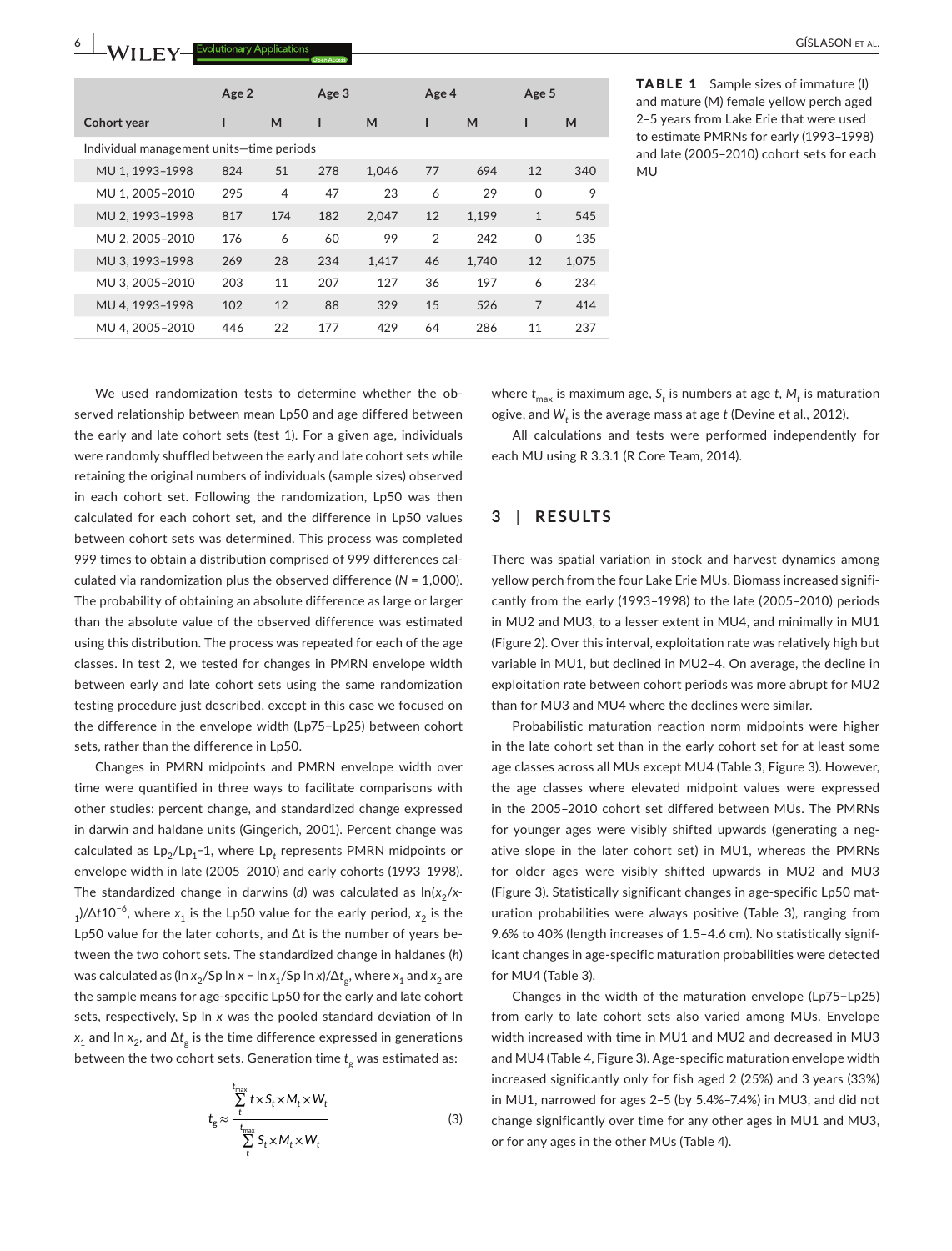TABLE 2 Akaike's information criterion (AIC) comparison of logistic ogive models relating the probability of being mature to age (A), total length (L) and cohort year (C) for 2–5‐year‐old female yellow perch from cohorts born between 1991 and 2010

| Model                                                   | <b>AIC</b> | <b>AAIC</b> | $R^2$ |
|---------------------------------------------------------|------------|-------------|-------|
| $A + I + C + A \times I + A \times C + I$<br>$\times C$ | 14,477     | $\Omega$    | 0.71  |
| $A + L + C + A \times C + L \times C$                   | 14,536     | 59          | 0.71  |
| $A + I + C + A \times C$                                | 14,673     | 196         | 0.71  |
| $A + I + C + I \times C$                                | 14,744     | 267         | 0.71  |
| $A + I + C + A \times I$                                | 15,052     | 575         | 0.70  |
| $A + I + C$                                             | 15,175     | 698         | 0.70  |
| $1 + C$                                                 | 15,255     | 778         | 0.69  |
| $A + I$                                                 | 16,327     | 1,850       | 0.66  |
| Length                                                  | 16,423     | 1,946       | 0.66  |
| $A + C$                                                 | 20,434     | 5,957       | 0.55  |
| Age                                                     | 22,479     | 8,002       | 0.49  |
| Cohort                                                  | 31,250     | 16.773      | 0.17  |

*Note*. The best model was used for analyses of Lp50 between early (1993–1998) and late (2005–2010) cohort sets for individual manage‐ ment units.  $R^2$  was estimated for logistic regression using the Nagelkerke method (Nagelkerke, 1991).

Phenotypic rates of change in Lp50 from the early (1993–1998) to the late (2005–2010) cohort sets were high. Generation time was estimated to be 4.0 years (95% CI: 3.7–4.3 years). Over all ages and MUs, standardized rates of change ranged from −0.9 to 28.2 kilodar‐ wins and −0.1 to 2.4 haldanes, depending on age and MU (Table 3). The highest rates of change in length at maturation were all positive and observed for fish of ages 2 and 3 years in MU1 and ages 3 and 5 years in MU3.

## **4** | **DISCUSSION**

Our findings suggest that maturation schedules in harvested Lake Erie yellow perch have evolved toward delayed maturation over a period from 1993 to 2010, corresponding to approximately five gen‐ erations. This outcome stands in contrast to the dominant pattern found for commercially harvested marine fish stocks, which typically display trends toward earlier maturation and smaller size at matura‐ tion (Devine et al., 2012; Heino et al., 2015; Sharpe & Hendry, 2009; Trippel, 1995). Size at maturation tended to increase in all MUs, with statistically significant increases detected for all MUs but MU4. In addition, variation in the probability of maturation within cohort sets increased from 1993 to 2010 in MU1 and declined in MU3. All of these changes occurred during a period when harvest pressure was declining and population biomass was increasing, suggesting Lake Erie yellow perch could represent a rare example of possible evolu‐ tionary recovery.

Our findings reveal how inferences from shifting PMRNs can be shaped by the methods used to study maturation in harvested fish

populations. Feiner et al. (2015) report a general decrease in female yellow perch PMRN midpoints in the central basin and little change in female midpoints in the western basin of Lake Erie, in contrast to the general increases observed in our study. This discrepancy could be a consequence of at least three features that distinguish our study from that of Feiner et al. (2015). First, the Feiner et al. analysis compared PMRNs midpoints over a longer, 35‐year period (1975–2010) than our study (1993–2010). During the early portion of Feiner's time series (and as shown in our Figure 2), exploitation rates were much higher (by about 2–3 times) than they were during the years considered in our study. Second, our study used a finer temporal res‐ olution when estimating PMRNs (aggregating cohorts over a 6‐year period), whereas Feiner et al. aggregated data over a 10‐year period (comparing cohorts among three decades: 1980–1989, 1990–1999, and 2000–2009). Third, we were able to estimate PMRN midpoints for age 2 fish from the data obtained from index gill net surveys conducted by the OMNRF. The gill net surveys were likely more effec‐ tive at sampling smaller, younger fish than the trawling survey data available to Feiner et al. The differences in ages recruited to the fish‐ ing gear used between studies could be particularly salient because yellow perch in Lake Erie start to mature at age 2, with the majority of individuals becoming mature by age 3 (Gíslason et al., 2017). Some statistically significant changes in maturation were observed for age 2 in MU1 (PMNR midpoint) and MU3 (PMNR width). The import‐ ant message is that data features can subtly influence estimation of PMRNs and ultimately interpretations of how maturation might be shaped by harvest.

Despite these methodological differences, our study also shares an important consistent interpretation with Feiner et al. (2015). The size and age at maturation can increase in yellow perch as harvest is reduced. In their comparison of yellow perch populations across dif‐ ferent Great Lakes, Feiner et al. (2015) concluded that yellow perch PMRNs changed little over decades in Lake Erie where commercial harvest had continued, but increased over decades in lakes Huron and Michigan where harvest had been substantially reduced (includ‐ ing a complete closure in Lake Michigan). Our analyses for Lake Erie yellow perch similarly show maturation tended to be delayed from early to late cohort groups that corresponded with a general reduc‐ tion in harvest in all MUs (Figure 2). These results support the idea that under some conditions, delayed maturation in fish stocks can follow reductions in harvest, over a relatively short time interval.

A shift toward delayed maturation in a wild harvested popula‐ tion is an exciting result, suggesting that changes in size‐dependent mortality could exert selection on maturation in either direction depending on the circumstances (Devine & Heino, 2011). Reversing an evolutionary decline in age and size at maturation may be slow when harvest is substantially reduced or ceases, for a number of reasons (Enberg, Jørgensen, Dunlop, Heino, & Dieckmann, 2009; Kuparinen & Hutchings, 2012). Natural selection arising from the positive female body size–fecundity relationship that could favor increased age and size at maturation may be weak or nonexis‐ tent when populations are at very low abundance (Swain, Sinclair, & Hanson, 2007). Selection from intense harvest may be much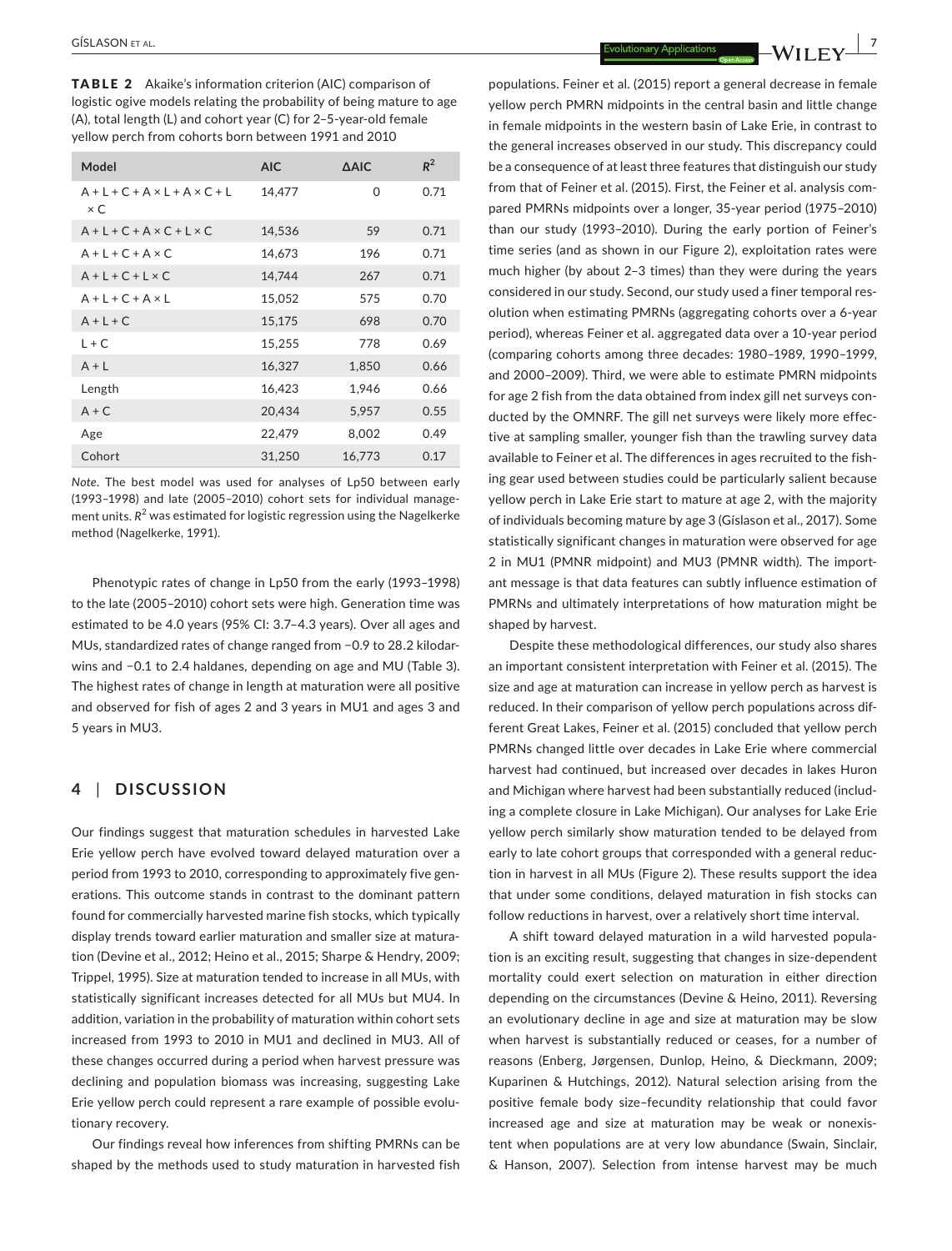|      |                           | Length (cm) at 50% maturation probabilities |                |        |         |         |         |                  |
|------|---------------------------|---------------------------------------------|----------------|--------|---------|---------|---------|------------------|
|      |                           |                                             |                | Change |         |         |         |                  |
| Area | Age (years)               | 1993-1998 (cm)                              | 2005-2010 (cm) | (cm)   | (%)     | (kd)    | (h)     | $\boldsymbol{p}$ |
| MU1  | 2                         | 16.9                                        | 19.5           | 2.6    | 15.5    | 12.0    | 1.56    | 0.002            |
|      | $\ensuremath{\mathsf{3}}$ | 16.5                                        | 18.9           | 2.5    | 15.0    | 11.6    | 1.34    | 0.07             |
|      | $\overline{4}$            | 16.3                                        | 17.9           | 1.6    | 9.7     | 7.7     | 0.6     | 0.5              |
|      | 5                         | 16.1                                        | 15.9           | $-0.2$ | $-1.1$  | $-0.9$  | $-0.1$  | $0.8\,$          |
|      |                           | Mean                                        |                |        | 9.8     | 7.6     | 0.9     |                  |
| MU2  | 2                         | 16.9                                        | 17.5           | 0.6    | 3.6     | 3.0     | 0.6     | 0.3              |
|      | $\mathfrak{S}$            | 15.4                                        | 16.6           | 1.2    | 7.6     | 6.1     | 1.23    | 0.2              |
|      | $\overline{4}$            | 14.0                                        | 15.0           | 1.1    | 7.6     | $6.1\,$ | 0.91    | 0.1              |
|      | 5                         | 12.6                                        | 14.3           | 1.8    | 14.1    | 11.0    | 0.89    | 0.02             |
|      |                           | Mean                                        |                |        | $8.2\,$ | 6.5     | 0.9     |                  |
| MU3  | 2                         | 16.8                                        | 17.1           | 0.3    | 1.6     | 1.3     | 0.3     | 0.3              |
|      | 3                         | 15.4                                        | 16.8           | 1.5    | 9.6     | 7.6     | 2.43    | 0.05             |
|      | $\overline{4}$            | 13.6                                        | 16.5           | 2.9    | 21.3    | 16.1    | 2.01    | 0.001            |
|      | 5                         | 11.5                                        | 16.2           | 4.6    | 40.3    | 28.2    | $1.5\,$ | 0.001            |
|      |                           | Mean                                        |                |        | 18.2    | 13.3    | 1.7     |                  |
| MU4  | $\overline{2}$            | 17.5                                        | 18.3           | 0.8    | 4.5     | 3.7     | 0.8     | 0.9              |
|      | 3                         | 16.3                                        | 18.1           | 1.7    | 10.6    | 8.4     | 1.01    | 0.9              |
|      | $\overline{4}$            | 15.0                                        | 17.8           | 2.8    | 18.9    | 14.4    | 1.2     | 0.4              |
|      | 5                         | 13.4                                        | 17.6           | 4.2    | 31.6    | 22.9    | 1.2     | 0.9              |
|      |                           | Mean                                        |                |        | 16.4    | 12.4    | 1.01    |                  |

TABLE 3 Age-specific estimates of the length at which the probability of maturation in female Lake Erie yellow perch was 50% for each management unit (MU) and for cohort sets from early (1993–1998) and later (2005–2010) periods

*Note*. Values are provided for each age from 2 to 5 years and for each time period. Change in Lp50 values between late and early cohorts is provided as a difference (cm), percent change, and standardized rates of change (kilo‐darwins [kd] and haldanes [*h*]). A two‐sided *p* shows the probability that the observed difference in Lp50 between time periods being observed could occur by chance based on randomization tests (*p* < 0.05 in bold). Analyses were conducted separately for each MU.

stronger than natural selection favoring delayed maturation because of the fecundity advantage to large females and direct mortality cost on lifetime reproductive success, leading to a quicker pace of evolution during harvesting, but a slower rate of reversal after harvest ceases (Dunlop, Heino, & Dieckmann, 2009). Alternative life history strategies with equivalent lifetime reproductive outputs for different ages at maturation may also delay evolutionary responses (Kuparinen & Hutchings, 2012; Law & Grey, 1989). Further, genetic variation for maturation reduced by a sustained strong selection may limit the opportunity for selection or enhance processes involving drift (Allendorf & Hard, 2009). In principle, genetic shifts that af‐ fect many developmental, reproductive and foraging‐related traits could potentially influence growth and survival, contributing to the idea that over-fished populations can incur a "Darwinian debt" that slows recovery after harvest ceases (Dieckmann, Heino, & Rijnsdorp, 2009). Interestingly, the only modeling study examining fisheries‐in‐ duced evolution and potential recovery in fishes native to the Great Lakes predicted faster rates of population recovery in yellow perch than in lake whitefish (*Coregonus clupeaformis* (Mitchill)), and Atlantic cod (*Gadus morhua* Linnaeus), a marine fish (Dunlop et al., 2015). This

aligns with our observation of a more rapid recovery in Lake Erie yellow perch than might be expected based on observations from other fishes. Unfortunately, neither we nor Feiner et al. (2015) know the rate at which maturation changed when harvest first began or was considerably higher than at present, and so we cannot deter‐ mine whether the rate of recovery in size at maturation as harvest is relaxed is relatively quicker than past phenotypic changes under higher harvest. In any case, our study suggests that maturation traits in yellow perch are capable of recovering in relatively few generations and at a time scale relevant to fishery management.

The delayed maturation we observed for female yellow perch could also result from specific attributes of the gear used in the fish‐ ery or other factors that influence observed maturation patterns. Many marine fishes are harvested by trawling, which tends to im‐ pose sigmoidal size selectivity where the probability of capture in‐ creases with increasing size and immature fish are included in the harvest (Dunlop, Heino et al., 2009; Enberg et al., 2012; Jørgensen, Ernande, & Fiksen, 2009; Kuparinen, Kuikka, & Merilä, 2009; Mollet, Poos, Dieckmann, & Rijnsdorp, 2016). This form of size selectiv‐ ity can generate strong selection against larger and later maturing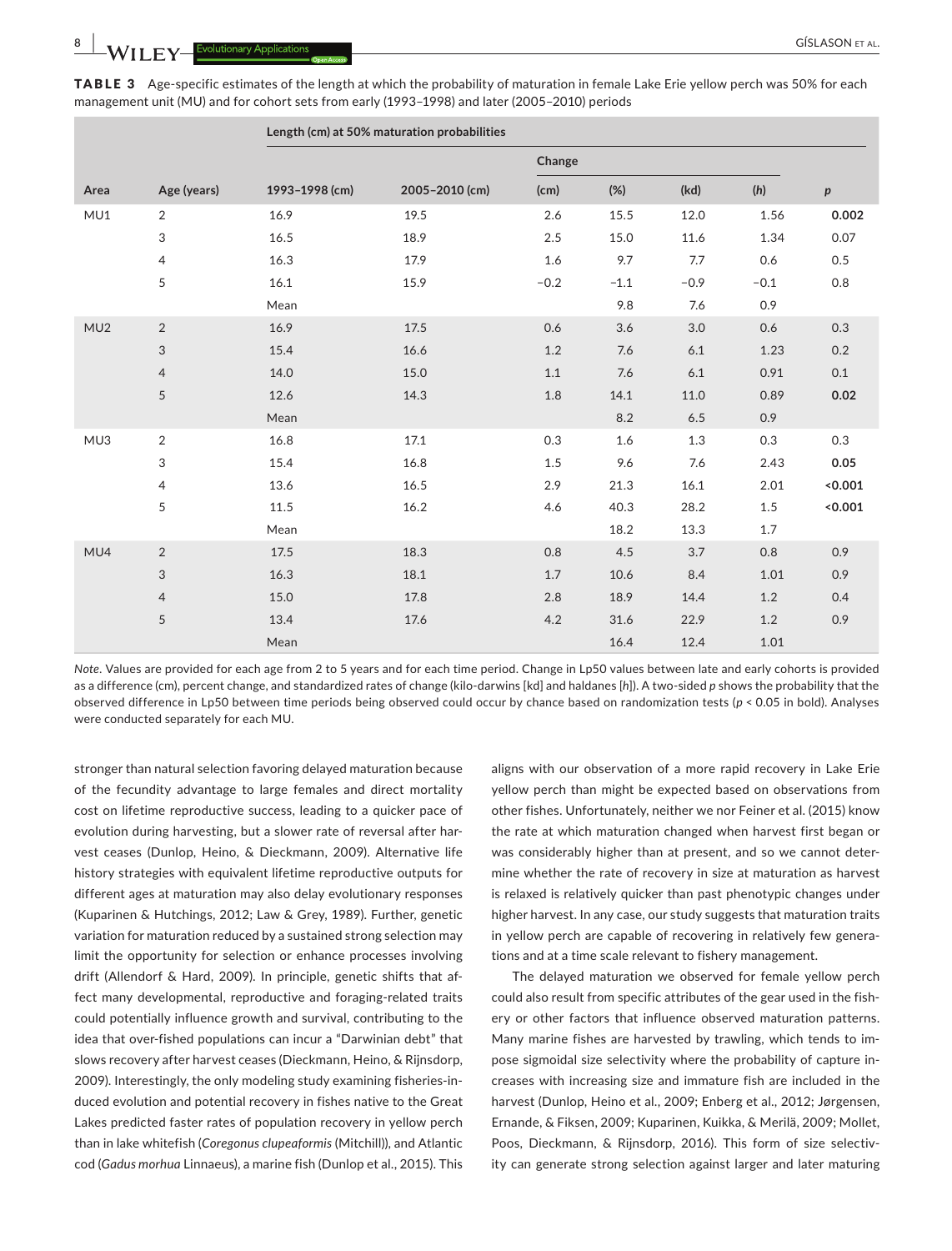

FIGURE 3 Probabilistic maturation reaction norms (PMRNs) estimated for female yellow perch for each of four Lake Erie management units during the early period (1993–1998: gray line) and the late period (2005–2010: black line). Solid lines show the sizes at which the probability to mature is 50% (the PMRN midpoint). 95% confidence intervals for PMRN midpoints are shown as error bars at each age. Thin dotted lines depict the maturation envelope where the probability of maturing increases from 25% (lower lines) to 75% (upper lines)

individuals (Hutchings, 2009; Jørgensen et al., 2009) and contribute to the common trend in marine fish of reduced age at maturation over time (Jørgensen, 1990; Kuparinen et al., 2009). In contrast, freshwater fishes like yellow perch are commonly caught using gill netting and angling, which can exert dome‐shaped size‐selective harvest when intermediate sizes have the highest probability of capture. At low harvest intensity, dome‐shaped size selection can favor delayed maturation when fish are able to grow through the harvested size range (Hutchings, 2009). Conversely, when harvest intensity is high, dome-shaped size selectivity can favor earlier maturation when only few fish can grow through the targeted size range (Hutchings, 2009; Jørgensen et al., 2009). In addition, other traits related to maturation, such as growth rate, can evolve in response to changes in harvest and have a correlated influence on maturation (Enberg et al., 2012). These examples showcase the diversity of ways in which the intensity and methods of harvest can influence the evolution of maturation.

The selectivity and intensity of yellow perch harvest are addi‐ tionally complicated in Lake Erie because commercial and recre‐ ational fishers both contribute to harvest and their contributions to total harvest vary annually. Commercial fishers use gill nets, whereas the recreational fishers rely on angling. Commercial fishers likely dominate the selectivity and intensity of total harvest. Recreational anglers accounted for only 17%–30% of the total annual catch between 1995 and 2010 (Belore et al., 2016). However, the influence of recent commercial harvest on maturation may be easing because commercial harvest intensity has steadily declined since the mid‐1970s (Figure 2). In addition, the selectivity of commercial gill nets may be weak because from 1996 to 2008 the mean length of females taken in the commercial catch has been greater than the mean length at which 90% of females become mature (Gíslason, University of Guelph, personal observation). The selectivity of recreational angling is more speculative. Angling can exert sigmoidal size selection when many medium and large fish are taken, but this may not occur in Lake Erie because recreational anglers catch a wide range of sizes and ages of yellow perch (Belore et al., 2016). Recreational angling of yellow perch in Lake Erie has no size limits, with the exception of Pennsylvanian waters where a minimum size limit of seven inches (about 18 cm) is imposed between December and May (Brenden et al., 2013). However, all jurisdictions limit the daily allowable angling catch. So it remains unclear how recreational harvest might influence maturation, especially in light of the generally greater intensity exerted by the commercial fishery. Detailed data on the selectivity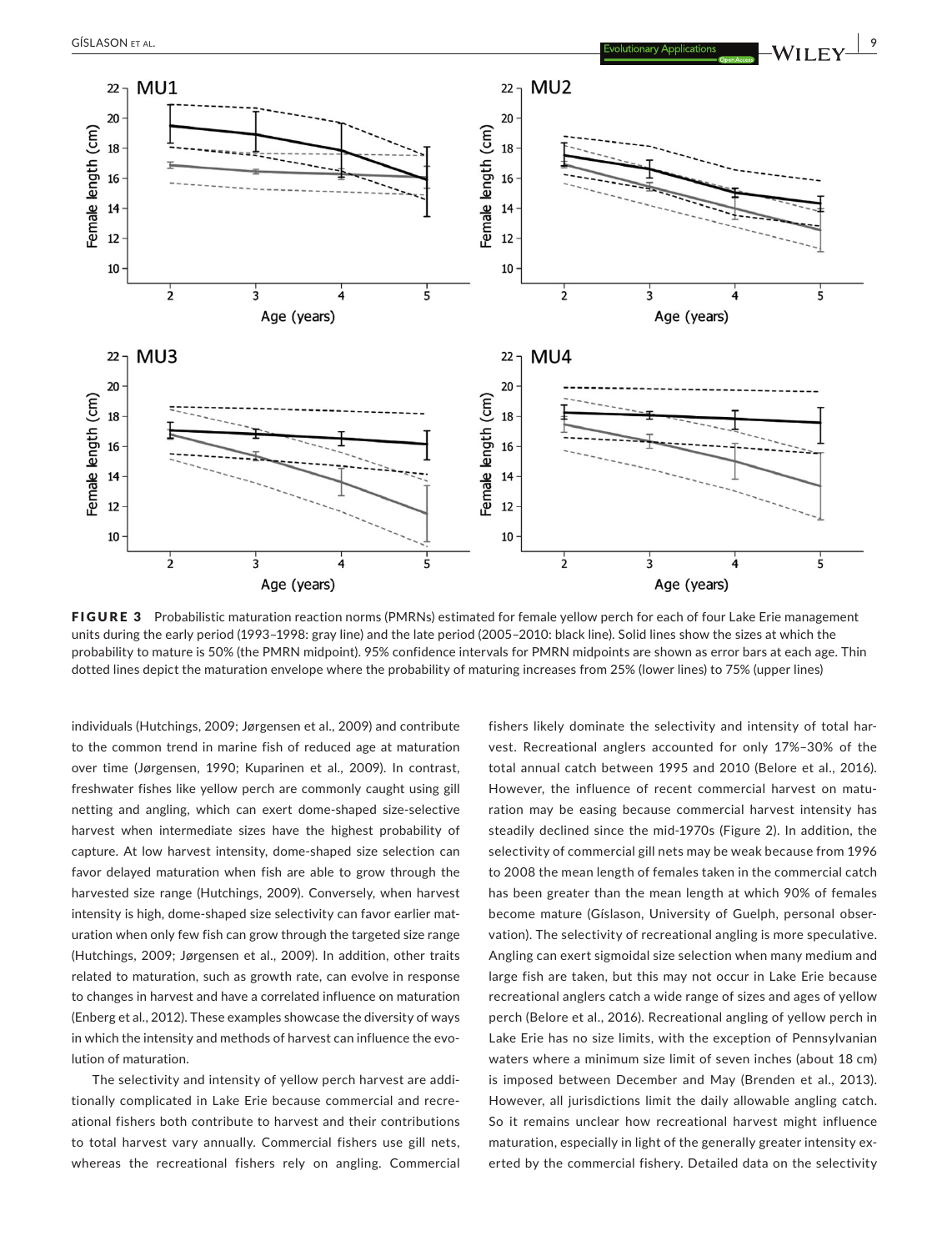agement unit (MU).

**10 |**  GÍSLASON et al.

|      |                | Maturation envelope width: Lp75-Lp25 |                |        |        |                  |  |
|------|----------------|--------------------------------------|----------------|--------|--------|------------------|--|
|      |                |                                      |                | Change |        |                  |  |
| Area | Age (year)     | 1993-1998 (cm)                       | 2005-2010 (cm) | (cm)   | %      | $\boldsymbol{p}$ |  |
| MU1  | $\overline{2}$ | 2.3                                  | 2.9            | 0.5    | 24.5   | 0.001            |  |
|      | 3              | 2.4                                  | 3.1            | 0.8    | 32.8   | < 0.001          |  |
|      | $\overline{4}$ | 2.5                                  | 3.2            | 0.7    | 28.3   | 0.1              |  |
|      | 5              | 2.6                                  | 2.9            | 0.3    | 11.5   | 0.2              |  |
| MU2  | $\overline{2}$ | 2.5                                  | 2.5            | 0.02   | 0.8    | 0.7              |  |
|      | 3              | 2.5                                  | 2.8            | 0.4    | 14.1   | 0.6              |  |
|      | $\overline{4}$ | 2.5                                  | 3.0            | 0.6    | 22.3   | 0.6              |  |
|      | 5              | 2.5                                  | 3.0            | 0.6    | 22.8   | 0.6              |  |
| MU3  | $\overline{2}$ | 3.3                                  | 3.1            | $-0.2$ | $-5.4$ | 0.05             |  |
|      | 3              | 3.6                                  | 3.4            | $-0.2$ | $-6.4$ | 0.03             |  |
|      | $\overline{4}$ | 3.9                                  | 3.7            | $-0.3$ | $-6.9$ | 0.02             |  |
|      | 5              | 4.4                                  | 4.0            | $-0.3$ | $-7.4$ | 0.01             |  |
| MU4  | $\overline{2}$ | 3.5                                  | 3.3            | $-0.1$ | $-3.8$ | 0.2              |  |
|      | 3              | 3.7                                  | 3.5            | $-0.2$ | $-4.3$ | 0.2              |  |
|      | $\overline{4}$ | 4.0                                  | 3.8            | $-0.2$ | $-4.3$ | 0.2              |  |
|      | 5              | 4.3                                  | 4.1            | $-0.2$ | $-4.6$ | 0.1              |  |
|      |                |                                      |                |        |        |                  |  |

*Note*. Values were calculated for each age from 2 to 5 years for cohort sets from early (1993–1998) and later (2005–2010) periods in each MU. The change in envelope width between late and early cohorts is provided in cm and as percent change. A two-sided p shows the probability that the observed difference in envelope width between time periods being observed could occur by chance based on randomization tests ( $p < 0.05$  in bold). Analyses were conducted separately for each man-

of the commercial and recreational harvests are required to eval‐ uate how harvest selectivity as a whole may affect maturation in yellow perch.

We tested the effects of harvest on maturation using the four MUs of the Lake Erie yellow perch fishery and found a general pattern of larger increases (i.e., recovery) in length at maturation over time with declining harvest pressure, although age-related responses varied among MUs. The generally lower levels of annual harvest in the eastern MU3 and MU4 suggest that these locations might pro‐ vide useful contrasts to the western, more heavily harvested MU1 and MU2 (Figure 4). Perhaps because of the somewhat lower harvest pressure, yellow perch in MU3 and MU4 showed the largest shift over time from negatively sloped to near horizontal PMRNs as harvest was relaxed (although the change was not significant in MU4). This response was driven mostly by large increases in length at maturation in older ages (Figure 3) in the eastern MUs in con‐ trast to western MUs (contrast of change in age‐5 Lp50 for MU1 & MU2 vs. MU3 & MU4, *z* = 54.4, *p* < 0.00001). These findings are consistent with the hypothesis that the lower absolute harvest in the eastern MUs enabled a faster rate of recovery of PMRNs than in western MUs. We considered but rejected the idea that the changes in slopes reflect statistical artifacts based on differences in data available on maturation in each MU. Each cohort set combined six annual cohorts of data to generate large sample sizes for each age from 2 to 5 during PMRN estimation, although sample sizes were

age‐specific estimates of the length at which probability of maturation was 0.25 (Lp25) and the length at which probability of maturation was 0.75 (Lp75) for female yellow perch in Lake Erie

smallest for MU4 (and may have contributed to the lack of statistical evidence of change over time there). Sample sizes were also smaller but still sufficient to estimate PMRNs for the 2000–2005 cohort set compared to the 1993–1998 cohort set (Table 1).

The temporal changes in PMRNs are challenging to interpret among individual MUs (Figure 4) because the extent to which the spatially defined MUs represent the underlying stock structure of yellow perch is unclear. There are also potential differences in specific fishing patterns (e.g., spatial location, fisher behavior, gear type), relative importance of commercial and recreational harvest, and other sources of mortality (e.g., predation) between MUs. Most harvested marine fishes analyzed to date express PMRNs with neutral or negative slopes (Heino & Dieckmann, 2008), suggesting that strong persistent size‐selective harvest may generally favor these forms of PMRNs. In theory, strong size‐selective harvest can both reduce the PMRN intercept (e.g., favor maturation at smaller size over all ages) and rotate the slope of the PMRN clockwise (e.g., favor maturation at smaller sizes in older individuals; Marty, Dieckmann, & Ernande, 2015). A negatively sloped PMRN indicates that individu‐ als who grow slowly have a greater tendency to mature at a smaller size than fast‐growing individuals (Heino & Dieckmann, 2008). Other modeling studies have predicted little evolution of PMRN slopes in response to harvest (Dunlop, Heino et al., 2009; Eikeset et al., 2016). Superficially, the shift to a negative sloped PMRN for yellow perch in MU1 where harvest declined somewhat but remained high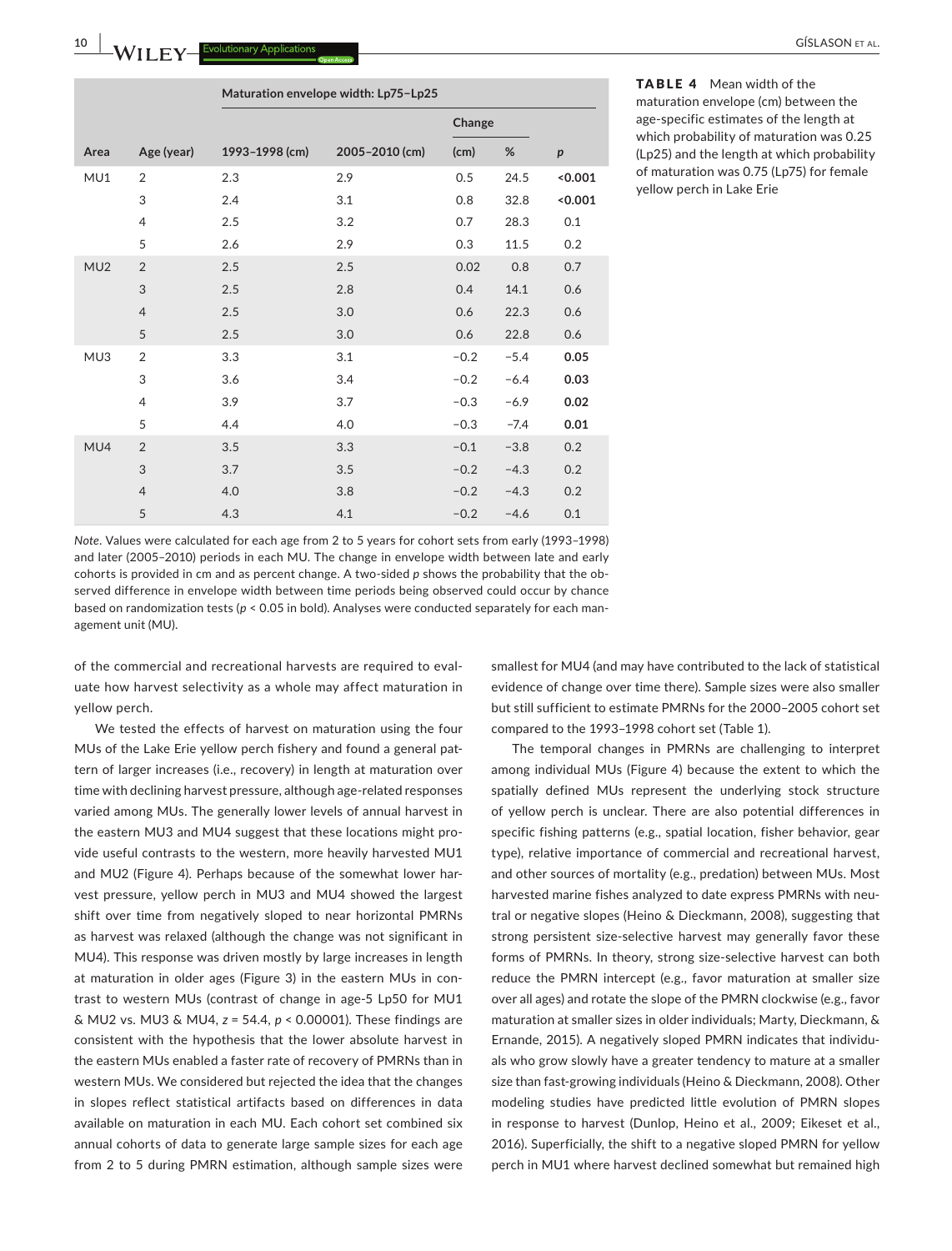

FIGURE 4 Change in slope of probabilistic maturation reaction norms (PMRNs) and of harvest from the early (gray squares) to late (black circles) cohort set for each management unit (MU). PMRN slopes were estimated by fitting a linear regression through the midpoints (i.e., length at 50% maturation probability) values (Table 3). Mean annual harvest was estimated over the interval 1985– 1993 for the early cohort set and 2000–2008 for the late cohort set. The harvest intervals are offset 2 years earlier than the end, and 5 years earlier than the beginning of the actual cohort years in order to account for the effects of harvest prior to the birth years of the different age classes

relative to other MUs is consistent with the effects of size-selective harvest (Figure 4). However, it is important to note that this arose through an increase in length at maturation in younger age 2 fish, not through a reduction in length at maturation in older age classes (Figure 3), which is inconsistent with the effects of size‐se‐ lective harvest. Interpreting temporal shifts in PMRN in MU2, MU3, and MU4 seems more consistent with theory. The PMRNs rotated counter‐clockwise as harvest was relaxed (Figure 4). The challenges with providing satisfactory explanations for the different shifts in PMRNs among these few regions suggest that a variety of environ‐ mental factors and population constraints in addition to harvest could influence changes in PMRN slopes.

The changes observed in PMRN envelope width over this time period are also exciting, because minimal empirical or the‐ oretical effort has addressed how envelope widths should evolve under harvest. Variation around the population PMRN reflects genetic variation in maturation reaction norm midpoints (Heino & Dieckmann, 2008) and environmental variance generated by factors other than growth (Olsen et al., 2004). Unexpectedly in Lake Erie yellow perch, envelope width increased over time under high harvest in MU1, particularly in the youngest age classes, and decreased under low harvest in MU3 for all age classes. These changes are inconsistent with strong size‐selective harvest deplet‐ ing natural variation in a harvested population. Diverse changes in envelope width mimic a pattern observed among harvested pop‐ ulations where natural diversity has been lost in some (Hauser, Adcock, Smith, Bernal Ramirez, & Carvalho, 2002; Hoarau et al., 2005; Hutchinson, van Oosterhout, Rogers, & Carvalho, 2003) but not in other harvested stocks (Ruzzante, Taggart, Doyle, & Cook, 2001; Therkildsen, Nielsen, Swain, & Pedersen, 2010). Spatial

differences in population genetic variation have not changed sig‐ nificantly in Lake Erie's yellow perch from 2001 to 2009 (Sullivan & Stepien, 2015), suggesting that the shifts in envelope width we detected might reflect environmental effects on maturation unrelated to growth (Olsen et al., 2004). Alternatively, the recip‐ rocal shifts in envelope width between MUs could represent un‐ certainty about stock structure and the movement of individuals among MUs. The theory explaining shifts in PMRN envelope width in response to harvest, environmental variation, and population structure requires further development.

It is important to acknowledge a general uncertainty about evolutionary inferences derived from changes in PMRNs involv‐ ing natural populations. While the logic of PMRN analysis is compelling, maturation can be affected by factors other than size and age, such as growth history, body condition, thermal and even social aspects of the environment (Diaz Pauli & Heino, 2013; Grift, Heino, Rijnsdorp, Kraak, & Dieckmann, 2007; Morita & Fukuwaka, 2006; Morita, Tsuboi, & Nagasawa, 2009; Uusi‐Heikkilä et al., 2011). Consequently, shifting PMRNs in some cases could reflect contributions from phenotypic plasticity in response to unmea‐ sured factors as opposed to being derived from underlying genetic change in response to harvest (Dieckmann & Heino, 2007; Kraak, 2007; Uusi‐Heikkilä et al., 2011). In theory, it may be possible to statistically account for variation in maturation attributable to ad‐ ditional sources of variation (Heino & Dieckmann, 2008; Heino, Dieckmann, & Godø, 2002), but this could be challenging because environmental conditions in Lake Erie are changing with respect to nutrient inputs, invasive species, and warming climate (Allinger & Reavie, 2013). Consistent with this line of reasoning, the high‐ est standardized rates of phenotypic change in PMRN midpoint values calculated here (−0.9 to 28.2 kilodarwins; −0.1 to 2.4 hal‐ danes) were higher than those reported in meta-analyses of harvested fish stocks elsewhere (−57.6 to 26.5 kilodarwins; −1.9 to 1.2 haldanes; Darimont et al., 2009; Devine et al., 2012; Sharpe & Hendry, 2009). The rates we calculated for Lake Erie yellow perch are also higher than standardized rates reported for yellow perch in other Great Lakes (−1.18 to 1.78 haldanes; Feiner et al., 2015). We recommend that rapid changes in PMRN midpoint values or envelop widths over short time intervals be interpreted cautiously and that further exploration of nonevolutionary explanations for changes in the maturation of Lake Erie yellow perch is warranted.

This is one of few studies to have inferred the potential for evolved maturation responses for a commercially harvested fish in freshwaters. The size threshold for maturation assessed here as PMRN midpoints increased over a time period of 18–20 years, equivalent to five generations in yellow perch, at a time when fish‐ ing pressure was near to its lowest historic level. This suggests that reducing harvest to lower levels can select for delayed maturation in yellow perch, thus allowing for an evolutionary recovery of the population. Our study highlights the value that studies of commer‐ cially harvested freshwater fishes can have for understanding the generality of predictions about the direction and rate of fisheries‐in‐ duced evolution, the relative roles played by plastic and evolutionary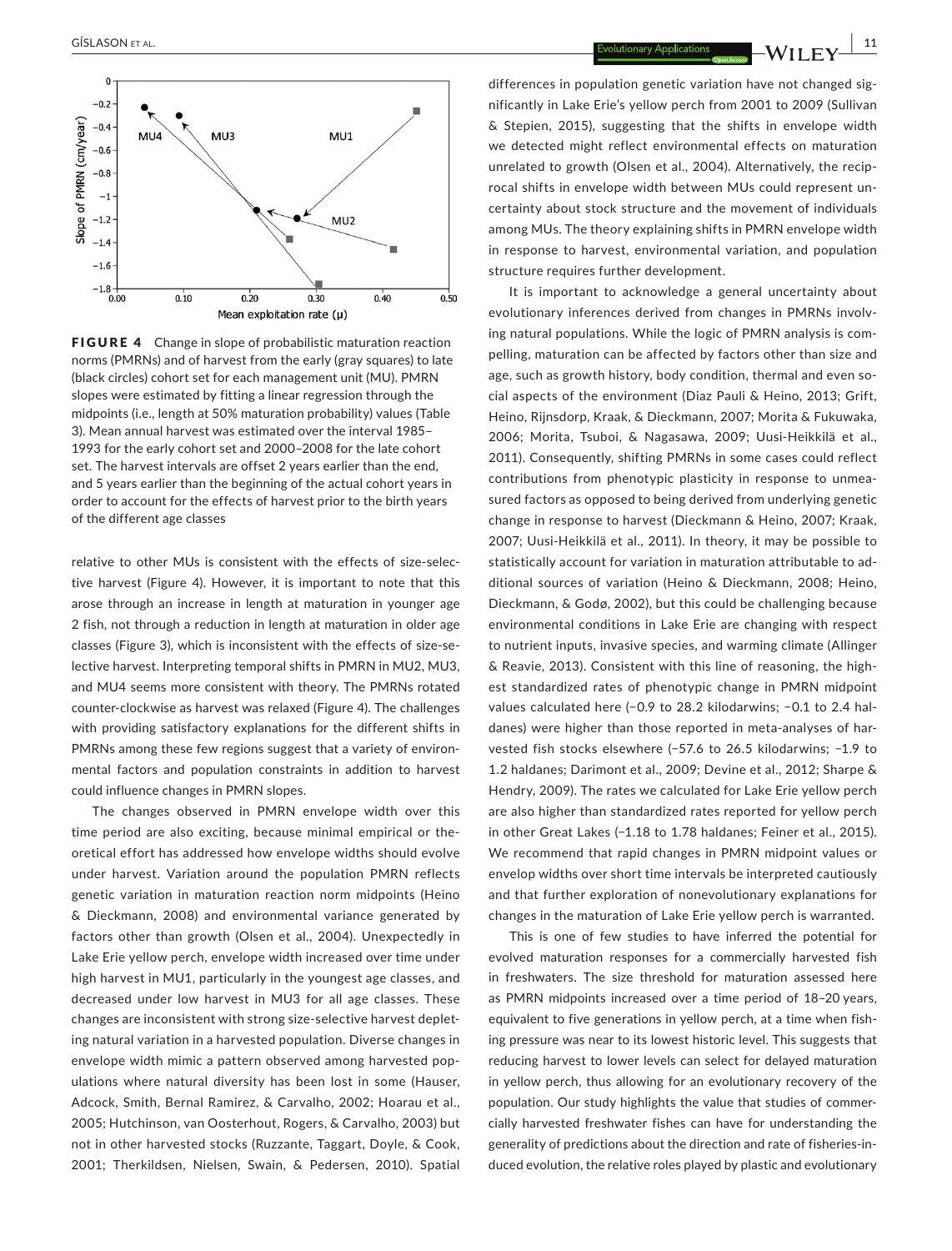**12 b b ib il il il il il il il il il il il il il il il il il il il il il il il il il il il il il** 

mechanisms in shaping maturation in fishes, and how these mechanisms are likely influenced by the intensity and nature of harvesting.

## **ACKNOWLEDGEMENTS**

We thank T. D. Nudds, K. McCann (University of Guelph), K. B. Reid (Ontario Commercial Fisheries Association), H. A. Cook (Ministry of Natural Resources and Forestry), and two anonymous reviewers for their comments on earlier drafts. We also thank the Lake Erie Management Unit (Ministry of Natural Resources and Forestry) for providing the database from the Partnership Index Gillnet Survey. Data for this research were also provided under written agree‐ ment with the Lake Erie Committee of the Great Lakes Fishery Commission. This research was funded by a Natural Sciences and Engineering Research Council of Canada Strategic Networks grant to the Canadian Fisheries Research Network and a grant‐in‐aid of research from the Ontario Commercial Fisheries Association.

# **CONFLICT OF INTEREST**

None declared.

#### **DATA AVAILABILITY**

Data for this study are available at: Data on exploitation rate are from Lake Erie Committee, Yellow Perch Task Group, http://glfc. org/annual‐reports.php. Data for estimating PMRNs are from the Lake Erie partnership index fisheries survey database maintained by the Lake Erie Management Unit of the Ontario Ministry of Natural Resources and Forestry (OMNRF).

## **ORCID**

*Davíð Gíslaso[n](https://orcid.org/0000-0001-8845-6077)* <https://orcid.org/0000-0001-8845-6077> *Mikko Hein[o](https://orcid.org/0000-0003-2928-3940)* <https://orcid.org/0000-0003-2928-3940> *Beren W. Robinson* <https://orcid.org/0000-0003-2868-5411> *Robert B. McLaughlin* <https://orcid.org/0000-0002-4734-4420>

#### **REFERENCES**

- Allendorf, F. W., & Hard, J. J. (2009). Human‐induced evolution caused by unnatural selection through harvest of wild animals. *Proceedings of the National Academy of Sciences of the United States of America*, *106*, 9987–9994. <https://doi.org/10.1073/pnas.0901069106>
- Allinger, L. E., & Reavie, E. D. (2013). The ecological history of Lake Erie as recorded by the phytoplankton community. *Journal of Great Lakes Research*, *39*, 365–382. <https://doi.org/10.1016/j.jglr.2013.06.014>
- Baldwin, N. A., Saalfeld, R. W., Dochoda, M. R., Buettner, H. J., & Eshenroder, R. L. (2009). Commercial fish production in the Great Lakes 1867–2006. Retrieved from [http://www.glfc.org/databases/](http://www.glfc.org/databases/commercial/commerc.php) [commercial/commerc.php](http://www.glfc.org/databases/commercial/commerc.php)
- Barot, S., Heino, M., O'Brien, L., & Dieckmann, U. (2004). Estimating re‐ action norms for age and size at maturation when age at first repro‐ duction is unknown. *Evolutionary Ecology Research*, *6*, 659–678.
- Belore, M., Cook, A., Hartman, T., Hosack, M., Kayle, K., Knihht, C., …Witzel, L. (2014). *Report of the Lake Erie yellow perch task group*. Ann Arbor, MI, USA.
- Belore, M., Cook, H. A., Einhouse, D., Hartman, T., Kayle, K. A., Macdougall, T., …Witzel, L. (2016). *Report of the Lake Erie yellow perch task group*. Ann Arbor, MI, USA.
- Brenden, T. O., Brown, R. W., Ebener, M. P., Reid, K., & Newcomb, T. J. (2013). Great Lakes commercial fisheries: Historical overview and prognosis for the future. In W. W. Taylor, A. J. Lynch, & N. J. Leonard (Eds.), *Great Lakes fisheries policy and management* (pp. 339–397). East Lansing, MI: Michigan State University Press.
- Darimont, C. T., Carlson, S. M., Kinnison, M. T., Paquet, P. C., Reimchen, T. E., & Wilmers, C. C. (2009). Human predators outpace other agents of trait change in the wild. *Proceedings of the National Academy of Sciences of the United States of America*, *106*, 952–954.
- Devine, J. A., & Heino, M. (2011). Investigating the drivers of matura‐ tion dynamics in Barents Sea haddock (*Melanogrammus aeglefinus*). *Fisheries Research*, *110*, 441–449. [https://doi.org/10.1016/j.](https://doi.org/10.1016/j.fishres.2011.05.016) [fishres.2011.05.016](https://doi.org/10.1016/j.fishres.2011.05.016)
- Devine, J. A., Wright, P. J., Pardoe, H. E., & Heino, M. (2012). Comparing rates of contemporary evolution in life‐history traits for exploited fish stocks. *Canadian Journal of Fisheries and Aquatic Sciences*, *69*, 1105–1120. <https://doi.org/10.1139/f2012-047>
- Diaz Pauli, B., & Heino, M. (2013). The importance of social dimen‐ sion and maturation stage for the probabilistic maturation reac‐ tion norm in *Poecilia reticulata*. *Journal of Evolutionary Biology*, *26*, 2184–2196.
- Dieckmann, U., & Heino, M. (2007). Probabilistic maturation reaction norms: Their history, strengths, and limitations. *Marine Ecology Progress Series*, *335*, 253–269. <https://doi.org/10.3354/meps335253>
- Dieckmann, U., Heino, M., & Rijnsdorp, A. D. (2009). The dawn of Darwinian fishery management. *ICES Insight*, *46*, 34–43.
- Dunlop, E. S., Eikeset, A. M., & Stenseth, N. C. (2015). From genes to populations: How fisheries-induced evolution alters stock productivity. *Ecological Applications*, *25*, 1860–1868. [https://doi.](https://doi.org/10.1890/14-1862.1) [org/10.1890/14-1862.1](https://doi.org/10.1890/14-1862.1)
- Dunlop, E. S., Enberg, K., Jørgensen, C., & Heino, M. (2009). Toward Darwinian fisheries management. *Evolutionary Applications*, *2*, 245–259.
- Dunlop, E. S., Feiner, Z. S., & Höök, T. O. (2018). Potential for fisheries‐in‐ duced evolution in the Laurentian Great Lakes. *Journal of Great Lakes Research*, *44*, 735–747. <https://doi.org/10.1016/j.jglr.2018.05.009>
- Dunlop, E. S., Heino, M., & Dieckmann, U. (2009). Eco‐genetic modeling of contemporary life‐history evolution. *Ecological Applications*, *19*, 1815–1834. <https://doi.org/10.1890/08-1404.1>
- Dunlop, E. S., Shuter, B. J., & Dieckmann, U. (2007). Demographic and evolutionary consequences of selective mortality: Predictions from an eco‐genetic model for smallmouth bass. *Transactions of the American Fisheries Society*, *136*, 749–765. [https://doi.org/10.1577/](https://doi.org/10.1577/T06-126.1) [T06-126.1](https://doi.org/10.1577/T06-126.1)
- Dunlop, E. S., Shuter, B. J., & Ridgway, M. S. (2005). Isolating the influ‐ ence of growth rate on maturation patterns in the smallmouth bass (*Micropterus dolomieu*). *Canadian Journal of Fisheries and Aquatic Sciences*, *62*, 844–853.
- Eikeset, A. M., Dunlop, E. S., Heino, M., Storvik, G., Stenseth, N. C., & Dieckmann, U. (2016). Roles of density‐dependent growth and life history evolution in accounting for fisheries-induced trait changes. *Proceedings of the National Academy of Sciences of the United States of America*, *113*(52), 15030–15035. [https://doi.org/10.1073/](https://doi.org/10.1073/pnas.1525749113) [pnas.1525749113](https://doi.org/10.1073/pnas.1525749113)
- Eikeset, A. M., Richter, A., Dunlop, E. S., Dieckmann, U., & Stenseth, N. C. (2013). Economic repercussions of fisheries-induced evolution. *Proceedings of the National Academy of Sciences of the United States of America*, *110*, 12259–12264. [https://doi.org/10.1073/](https://doi.org/10.1073/pnas.1212593110) [pnas.1212593110](https://doi.org/10.1073/pnas.1212593110)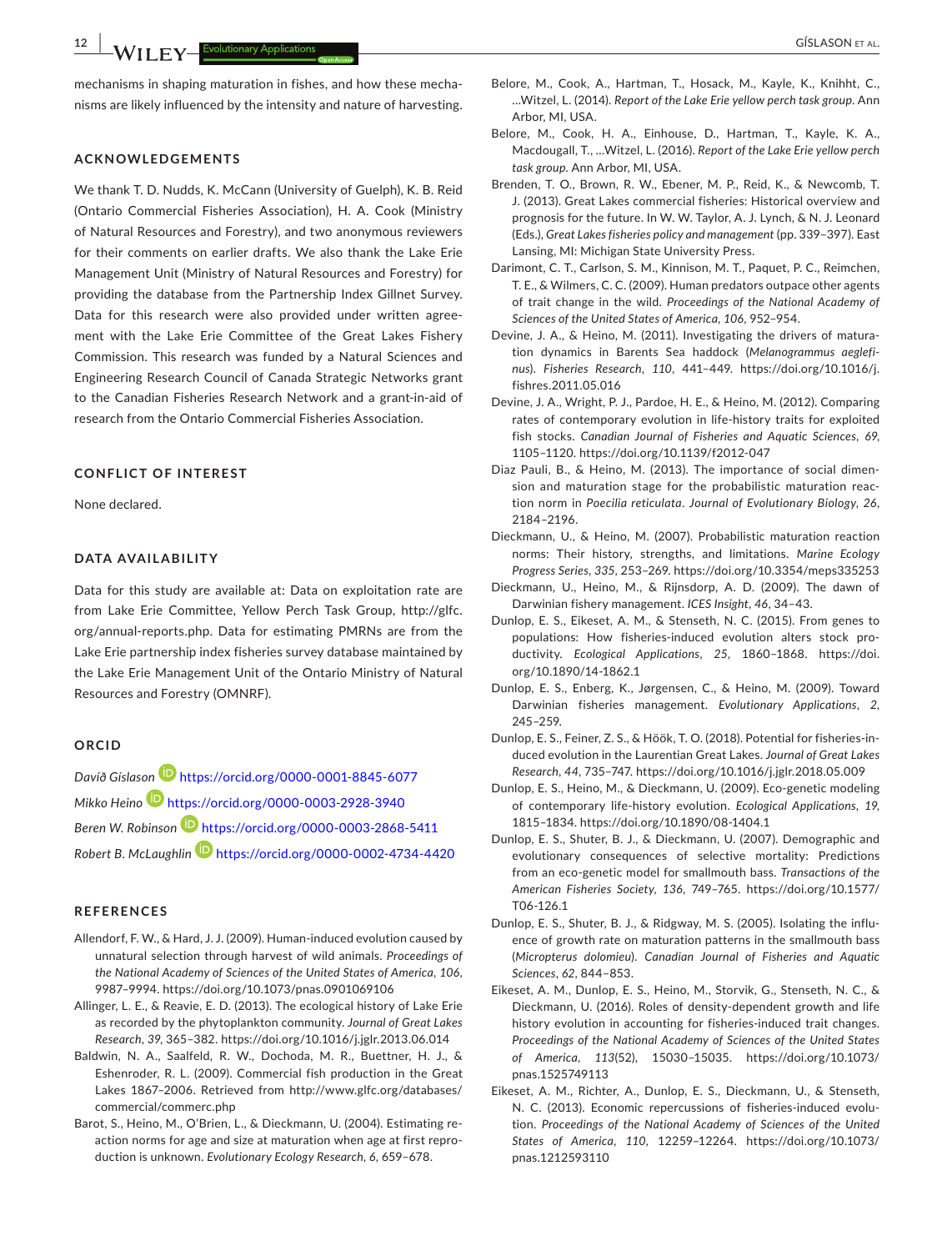- Enberg, K., Jørgensen, C., Dunlop, E. S., Heino, M., & Dieckmann, U. (2009). Implications of fisheries‐induced evolution for stock rebuild‐ ing and recovery. *Evolutionary Applications*, *2*, 394–414.
- Enberg, K., Jørgensen, C., Dunlop, E. S., Varpe, Ø., Boukal, D. S., Baulier, L., … Heino, M. (2012). Fishing‐induced evolution of growth: Concepts, mechanisms and the empirical evidence. *Marine Ecology*, *33*, 1–25. <https://doi.org/10.1111/j.1439-0485.2011.00460.x>
- Farmer, T. M., Marschall, E. A., Dabrowski, K., & Ludsin, S. A. (2015). Short winters threaten temperate fish populations. *Nature Communications*, *6*, 1–10. <https://doi.org/10.1038/ncomms8724>
- Feiner, Z. S., Chong, S. C., Knight, C. T., Lauer, T. E., Thomas, M. V., Tyson, J. T., & Höök, T. O. (2015). Rapidly shifting maturation schedules fol‐ lowing reduced commercial harvest in a freshwater fish. *Evolutionary Applications*, *8*, 724–737. <https://doi.org/10.1111/eva.12285>
- Gingerich, P. (2001). Rates of evolution on the time scale of the evolu‐ tionary process. *Genetica*, *112–113*, 127–144.
- Gíslason, D., McLaughlin, R. L., Robinson, B. W., Cook, A., & Dunlop, E. S. (2017). Rapid changes in age and size at maturity in Lake Erie yel‐ low perch (*Perca flavescens*) are not explained by harvest. *Canadian Journal of Fish and Aquatic Sciences*, *223*, 211–223.
- Grift, R. E., Heino, M., Rijnsdorp, A. D., Kraak, S. B. M., & Dieckmann, U. (2007). Three‐dimensional maturation reaction norms for North Sea plaice. *Marine Ecology Progress Series*, *334*, 213–224. [https://doi.](https://doi.org/10.3354/meps334213) [org/10.3354/meps334213](https://doi.org/10.3354/meps334213)
- Grift, R. E., Rijnsdorp, A. D., Barot, S., Heino, M., & Dieckmann, U. (2003). Fisheries‐induced trends in reaction norms for maturation in North Sea plaice. *Marine Ecology Progress Series*, *257*, 247–257. [https://doi.](https://doi.org/10.3354/meps257247) [org/10.3354/meps257247](https://doi.org/10.3354/meps257247)
- Haugen, T., & Vøllestad, L. A. (2001). A century of life‐history evolution in grayling. *Genetica*, *112–113*, 475–491.
- Hauser, L., Adcock, G. J., Smith, P. J., Bernal Ramirez, J. H., & Carvalho, G. R. (2002). Loss of microsatellite diversity and low effective pop‐ ulation size in an overexploited population of New Zealand snapper (*Pagrus auratus*). *Proceedings of the National Academy of Sciences of the United States of America*, *99*, 11742–11747. [https://doi.org/10.1073/](https://doi.org/10.1073/pnas.172242899) [pnas.172242899](https://doi.org/10.1073/pnas.172242899)
- Heino, M., Díaz Pauli, B., & Dieckmann, U. (2015). Fisheries‐induced evolution. *Annual Review of Ecology, Evolution, and Systematics*, *46*, 461–480. [https://doi.org/10.1146/annurev-ecolsys-112414-](https://doi.org/10.1146/annurev-ecolsys-112414-054339)[054339](https://doi.org/10.1146/annurev-ecolsys-112414-054339)
- Heino, M., & Dieckmann, U. (2008). Detecting fisheries-induced life-history evolution: An overview of the reaction‐norm approach. *Bulletin of Marine Science*, *83*, 69–93.
- Heino, M., Dieckmann, U., & Godo, O. R. (2002). Estimating reaction norms for age and size at maturation with reconstructed immature size distributions: A new technique illustrated by application to Northeast Arctic cod. *ICES Journal of Marine Science*, *59*, 562–575. <https://doi.org/10.1006/jmsc.2002.1192>
- Heino, M., Dieckmann, U., & Godø, O. R. (2002). Measuring probabilistic reaction norms for age and size at maturation. *Evolution*, *56*, 669– 678. <https://doi.org/10.1111/j.0014-3820.2002.tb01378.x>
- Heino, M., & Godø, O. R. (2002). Fisheries‐induced selection pressures in the context of sustainable fisheries. *Bulletin of Marine Science*, *70*, 639–656.
- Hoarau, G., Boon, E., Jongma, D. N., Ferber, S., Palsson, J., Van der Veer, H. W., ... Olsen, J. L. (2005). Low effective population size and evidence for inbreeding in an overexploited flatfish, plaice (*Pleuronectes platessa* L.). *Proceedings of the Royal Society of London, Series B: Biological Sciences*, *272*, 497–503.
- Hutchings, J. A. (2009). Avoidance of fisheries-induced evolution: Management implications for catch selectivity and limit reference points. *Evolutionary Applications*, *2*, 324–334.
- Hutchinson, W. F., van Oosterhout, C., Rogers, S. I., & Carvalho, G. R. (2003). Temporal analysis of archived samples indicates marked ge‐ netic changes in declining North Sea cod (*Gadus morhua*). *Proceedings*

*of the Royal Society of London, Series B: Biological Sciences*, *270*, 2125–2132.

- Jørgensen, C., Ernande, B., & Fiksen, Ø. (2009). Size‐selective fishing gear and life history evolution in the Northeast Arctic cod. *Evolutionary Applications*, *2*, 356–370.
- Jørgensen, C., Enberg, K., Dunlop, E. S., Arlinghaus, R., Boukal, D. S., Brander, K., … Rijnsdorp, A. D. (2007). Managing evolving fish stocks. *Science*, *318*, 1247–1248.
- Jørgensen, T. (1990). Long-term changes in age at sexual maturity of Northeast Arctic cod (*Gadus morhua* L.). *ICES Journal of Marine Science*, *46*, 235–248. <https://doi.org/10.1093/icesjms/46.3.235>
- Kokkonen, E., Vainikka, A., & Heikinheimo, O. (2015). Probabilistic maturation reaction norm trends reveal decreased size and age at maturation in an intensively harvested stock of pikeperch *Sander lucioperca*. *Fisheries Research*, *167*, 1–12. [https://doi.org/10.1016/j.](https://doi.org/10.1016/j.fishres.2015.01.009) [fishres.2015.01.009](https://doi.org/10.1016/j.fishres.2015.01.009)
- Kraak, S. B. M. (2007). Does the probabilistic maturation reaction norm approach disentangle phenotypic plasticity from genetic change? *Marine Ecology Progress Series*, *335*, 295–300.
- Kuparinen, A., & Hutchings, J. A. (2012). Consequences of fisheries‐in‐ duced evolution for population productivity and recovery potential. *Proceedings of the Royal Society of London, Series B: Biological Science*, *279*, 2571–2579.
- Kuparinen, A., Kuikka, S., & Merilä, J. (2009). Estimating fisheries‐in‐ duced selection: Traditional gear selectivity research meets fisher‐ ies‐induced evolution. *Evolutionary Applications*, *2*, 234–243. [https://](https://doi.org/10.1111/j.1752-4571.2009.00070.x) [doi.org/10.1111/j.1752-4571.2009.00070.x](https://doi.org/10.1111/j.1752-4571.2009.00070.x)
- Kuparinen, A., & Merilä, J. (2007). Detecting and managing fisheries‐in‐ duced evolution. *Trends in Ecology and Evolution*, *22*, 652–659. [https://](https://doi.org/10.1016/j.tree.2007.08.011) [doi.org/10.1016/j.tree.2007.08.011](https://doi.org/10.1016/j.tree.2007.08.011)
- Kuparinen, A., Stenseth, N. C., & Hutchings, J. A. (2014). Fundamental population‐productivity relationships can be modified through den‐ sity‐dependent feedbacks of life‐history evolution. *Evolutionary Applications*, *7*, 1218–1225. <https://doi.org/10.1111/eva.12217>
- Law, R., & Grey, D. R. (1989). Evolution of yields from populations with age‐specific cropping. *Evolutionary Ecology*, *3*, 343–359. [https://doi.](https://doi.org/10.1007/BF02285264) [org/10.1007/BF02285264](https://doi.org/10.1007/BF02285264)
- Marty, L., Dieckmann, U., & Ernande, B. (2015). Fisheries‐induced neu‐ tral and adaptive evolution in exploited fish populations and con‐ sequences for their adaptive potential. *Evolutionary Applications*, *8*, 47–63. <https://doi.org/10.1111/eva.12220>
- Mollet, F. M., Kraak, S. B. M., & Rijnsdorp, A. D. (2007). Fisheries‐induced evolutionary changes in maturation reaction norms in North Sea sole *Solea solea*. *Marine Ecology Progress Series*, *351*, 189–199. [https://doi.](https://doi.org/10.3354/meps07138) [org/10.3354/meps07138](https://doi.org/10.3354/meps07138)
- Mollet, F. M., Poos, J. J., Dieckmann, U., & Rijnsdorp, A. D. (2016). Evolutionary impact assessment of the North Sea plaice fishery. *Canadian Journal of Fish and Aquatic Sciences*, *73*, 1126–1137. [https://](https://doi.org/10.1139/cjfas-2014-0568) [doi.org/10.1139/cjfas-2014-0568](https://doi.org/10.1139/cjfas-2014-0568)
- Morita, K., & Fukuwaka, M.‐A. (2006). Does size matter most? The effect of growth history on probabilistic reaction norm for salmon maturation. *Evolution*, *60*, 1516–1521. [https://doi.](https://doi.org/10.1111/j.0014-3820.2006.tb01230.x) [org/10.1111/j.0014-3820.2006.tb01230.x](https://doi.org/10.1111/j.0014-3820.2006.tb01230.x)
- Morita, K., Tsuboi, J., & Nagasawa, T. (2009). Plasticity in probabilistic reaction norms for maturation in a salmonid fish. *Biology Letters*, *5*, 628–631. <https://doi.org/10.1098/rsbl.2009.0290>
- Nagelkerke, N. J. D. (1991). A note on a general definition of the co‐ efficient of determination. *Biometrica*, *78*, 691–692. [https://doi.](https://doi.org/10.1093/biomet/78.3.691) [org/10.1093/biomet/78.3.691](https://doi.org/10.1093/biomet/78.3.691)
- Olsen, E. M., Heino, M., Lilly, G. R., Morgan, M. J., Brattey, J., Ernande, B., & Dieckmann, U. (2004). Maturation trends indicative of rapid evo‐ lution preceded the collapse of northern cod. *Nature*, *428*, 932–935. <https://doi.org/10.1038/nature02430>
- Olsen, E. M., Lilly, G. R., Heino, M., Morgan, M. J., Brattey, J., & Dieckmann, U. (2005). Assessing changes in age and size at maturation in